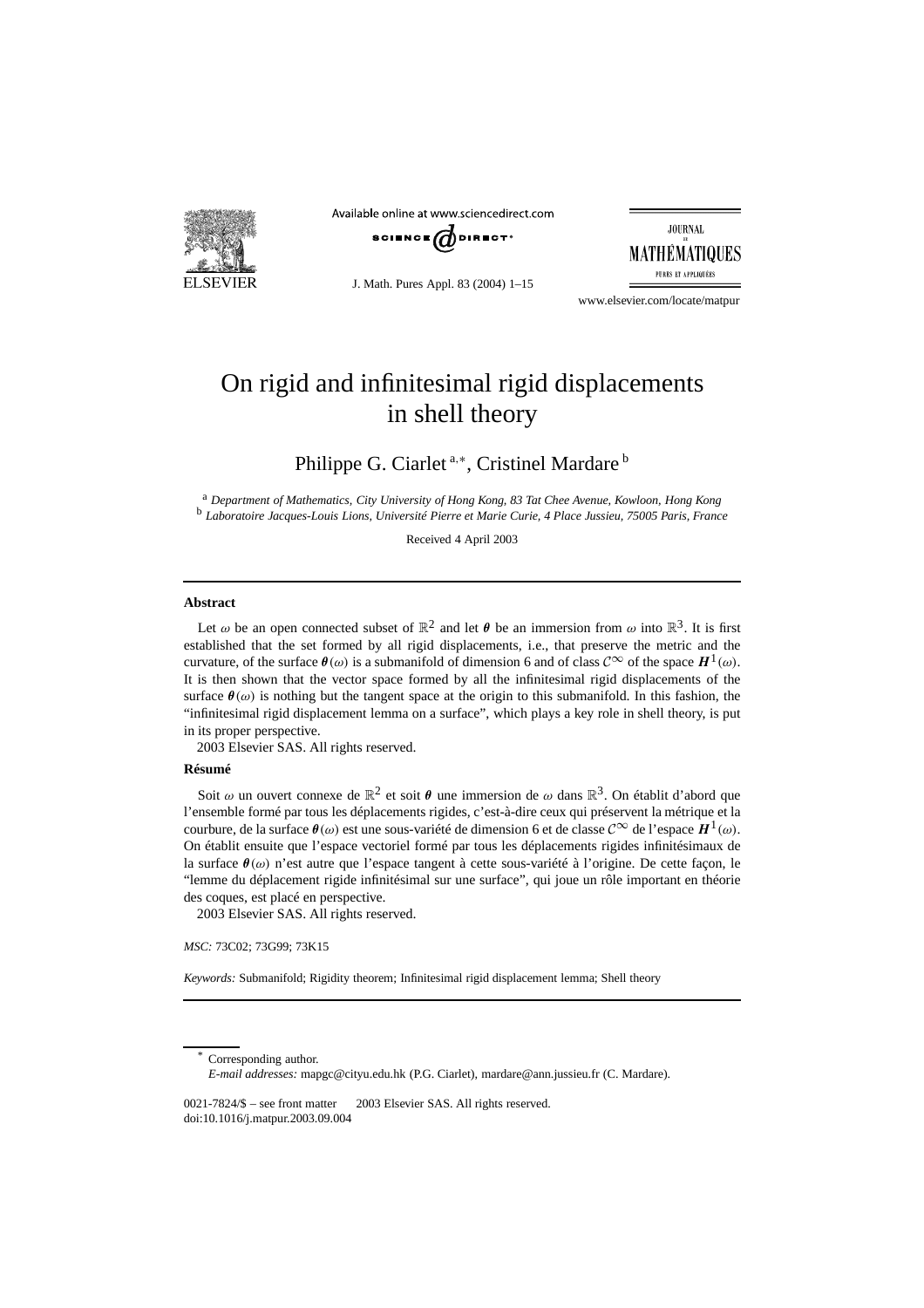# **1. Introduction**

Further details about the various notions and notations used here are provided in the next sections.

The following *"infinitesimal rigid displacement lemma on a surface"* plays a crucial rôle in *linearized shell theory*: Let  $\omega$  be an open connected subset of  $\mathbb{R}^2$ , let  $\theta$  be a smooth enough immersion from  $\omega$  into a three-dimensional Euclidean space  $\mathbb{E}^3$ , and let  $\tilde{\eta} \in H^1(\omega)$ be a vector field that satisfies:

$$
\gamma_{\alpha\beta}(\tilde{\pmb{\eta}}) = 0
$$
 a.e. in  $\omega$  and  $\rho_{\alpha\beta}(\tilde{\pmb{\eta}}) = 0$  in  $H^{-1}(\omega)$ ,

where

$$
\gamma_{\alpha\beta}(\tilde{\eta}) = \frac{1}{2} (\partial_{\alpha} \tilde{\eta} \cdot \boldsymbol{a}_{\beta} + \partial_{\beta} \tilde{\eta} \cdot \boldsymbol{a}_{\alpha}),
$$
  
\n
$$
\rho_{\alpha\beta}(\tilde{\eta}) = \partial_{\alpha\beta}(\tilde{\eta} \cdot \boldsymbol{a}_{3}) - \partial_{\alpha} \tilde{\eta} \cdot \partial_{\beta} \boldsymbol{a}_{3} - \partial_{\beta} (\tilde{\eta} \cdot \partial_{\alpha} \boldsymbol{a}_{3}) - \Gamma^{\sigma}_{\alpha\beta} \partial_{\sigma} \tilde{\eta} \cdot \boldsymbol{a}_{3},
$$

the vectors  $a_{\alpha} = \partial_{\alpha} \theta$  are tangent to the surface  $\theta(\omega)$ , the unit vector  $a_3 = (a_1 \wedge a_2)$ /  $|a_1 \wedge a_2|$  is normal to  $\theta(\omega)$ , and the functions  $\Gamma^{\sigma}_{\alpha\beta}$  are the Christoffel symbols. *Then there exist vectors*  $c \in \mathbb{E}^3$  *and*  $d \in \mathbb{E}^3$  *such that* 

$$
\tilde{\eta}(y) = c + d \wedge \theta(y)
$$
 for almost all  $y \in \omega$ .

The infinitesimal rigid displacement lemma on a surface was first established in [4, Theorem 5.1-1] for vector fields  $\tilde{\eta} \in H^1(\omega)$  such that  $\tilde{\eta} \cdot a_3 \in H^2(\omega)$ , under the assumptions that  $\omega$  is bounded with a Lipschitz-continuous boundary and that  $\theta \in C^3(\overline{\omega})$ . See also [5], or [7, Theorem 2.6-2], [2,11] for simpler proofs, or [3,6] for generalizations under substantially weaker regularity assumptions on the mapping  $\theta$ .

In shell theory, the set  $\theta(\omega) \subset \mathbb{E}^3$  is viewed as the *reference configuration* of the middle surface of an elastic shell and the field  $\tilde{\bf{\textit{n}}}$  is viewed as a *displacement field* of the surface *θ(ω)*.

The functions  $\gamma_{\alpha\beta}(\tilde{\pmb{\eta}})$  and  $\rho_{\alpha\beta}(\tilde{\pmb{\eta}})$  are the covariant components of the *linearized change of metric tensor* and of the *linearized change of curvature tensor* associated with a displacement field  $\tilde{\eta}$  and a displacement field of the above form  $\tilde{\eta} = c + d \wedge \theta$  is called an *infinitesimal rigid displacement* of the surface *θ(ω)*.

The infinitesimal rigid displacement lemma on a surface plays a crucial rôle for establishing the *uniqueness* (possibly in a quotient space) and, in conjunction with an *inequality of Korn's type on a surface*, the *existence* of solutions to the well-known *Koiter's equations*, proposed in 1970 by W.T. Koiter [13] for modeling *linearly elastic shells*. For details, see [7, Chapter 2].

One objective of this paper is *to put this lemma in its proper perspective*, as the linearized counterpart of the familiar *rigidity theorem* of surface theory, once this theorem has been properly extended to the Sobolev space  $H^1(\omega)$ .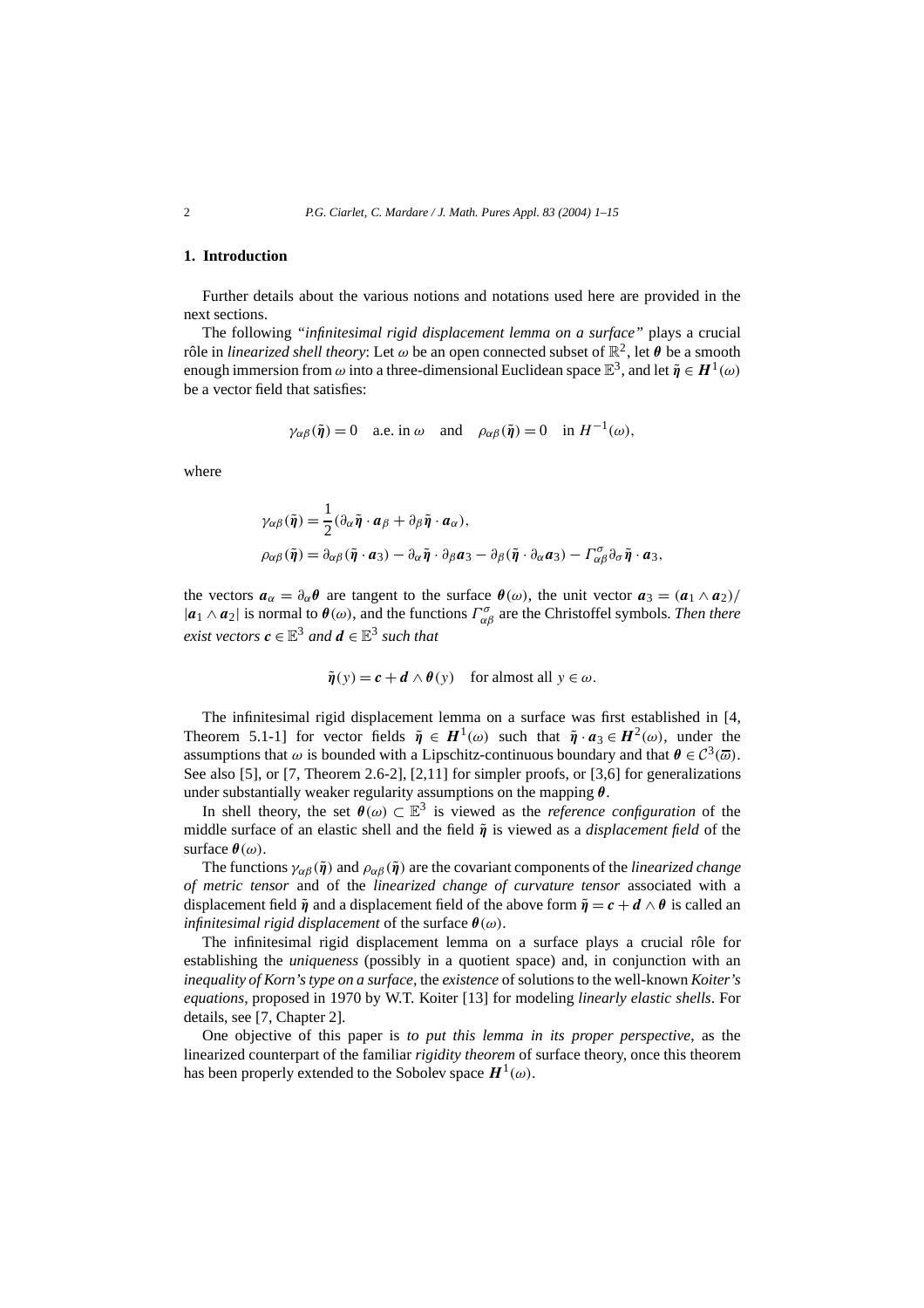This extension, which is carried out in Theorem 3, itself relies on an extension, due to [9], to a Sobolev space setting of the familiar rigidity theorem for open sets in threedimensional differential geometry. For convenience this extension is first reviewed in Section 2 (see Theorem 1).

It is then shown in Theorem 4 and its corollary that the set *M*rig formed by all the *rigid displacements* of the surface  $\theta(\omega)$ , i.e., those that satisfy the assumptions of the extended rigidity theorem, is a *submanifold of dimension* 6 *and of class*  $C^{\infty}$  *of the space*  $H^1(\omega)$ *.* 

It is finally established in Theorem 5 that the vector space spanned by the infinitesimal rigid displacements of the surface *θ(ω)* is nothing but the *tangent space at the origin to the manifold*  $M_{\text{ris}}$ . This result hinges on the well-known characterization of the tangent space at *I* to the special orthogonal group and on an extension, also due to [9], of the three-dimensional infinitesimal rigid displacement lemma in curvilinear coordinates. For convenience, this extension is also reviewed in Section 2 (see Theorem 2).

The results of this paper have been announced in [10].

## **2. Preliminaries**

All spaces, matrices, etc., considered are real. The notations  $M^3$ ,  $\mathbb{O}^3$ ,  $\mathbb{O}^3_+$ , and  $\mathbb{A}^3$  respectively designate the sets of all square matrices of order 3, of all orthogonal matrices of order 3, of all matrices  $Q \in \mathbb{O}^3$  with det  $Q = 1$ , and of all antisymmetric matrices of order 3.

Latin indices range over the set  $\{1, 2, 3\}$  except when they are used for indexing sequences, and the summation convention with respect to repeated indices is used in conjunction with this rule.

The notation  $\mathbb{E}^3$  designates a three-dimensional Euclidean space and  $\mathbf{a} \cdot \mathbf{b}$ ,  $\mathbf{a} \wedge \mathbf{b}$ , and  $|a| = \sqrt{a \cdot a}$  respectively designate the Euclidean inner product and the exterior product of  $a, b \in \mathbb{E}^{3}$ , and the Euclidean norm of  $a \in \mathbb{E}^{3}$ .

Let  $\Omega$  be an open subset of  $\mathbb{R}^3$ , let  $x_i$  denote the coordinates of a point  $x \in \mathbb{R}^3$ , and let  $\partial_i := \partial/\partial x_i$ . Let  $\Theta \in C^1(\Omega; \mathbb{E}^3)$  be an *immersion*, i.e., a mapping such that the three vectors  $g_i(x) := \partial_i \Theta(x)$  are linearly independent at all points  $x \in \Omega$ . The *metric tensor field*  $(g_{ij}) \in C^0(\Omega; \mathbb{M}^3)$  of the set  $\Theta(\Omega)$  (which is open in  $\mathbb{E}^3$  since  $\Theta$  is an immersion; see, e.g., [15, Theorem 3.8.10]) is then defined by means of its covariant components:

$$
g_{ij}(x) := \mathbf{g}_i(x) \cdot \mathbf{g}_j(x), \quad x \in \Omega.
$$

The classical *rigidity theorem for open sets* asserts that, if two immersions *Θ* ∈  $\mathcal{C}^1(\Omega) := \mathcal{C}^1(\Omega; \mathbb{B}^3)$  and  $\Theta \in \mathcal{C}^1(\Omega)$  have the same metric tensor fields, i.e., if  $\tilde{g}_{ij} = g_{ij}$ in *Ω* (with self-explanatory notations), and *Ω* is connected, then there exist a vector  $c \in \mathbb{E}^3$ and a matrix  $Q \in \mathbb{O}^3$  such that

$$
\ddot{\boldsymbol{\Theta}}(x) = \boldsymbol{c} + \boldsymbol{Q}\boldsymbol{\Theta}(x) \quad \text{for all } x \in \Omega.
$$

For a proof, see, e.g., [8, Theorem 3].

The following result, established in [9], shows that *a similar result holds under the assumption that*  $\widetilde{\Theta} \in H^1(\Omega) := H^1(\Omega, \mathbb{E}^3)$ . Note that this extension itself relies on a crucial extension of the classical Liouville theorem, originally due to Reshetnyak [14] and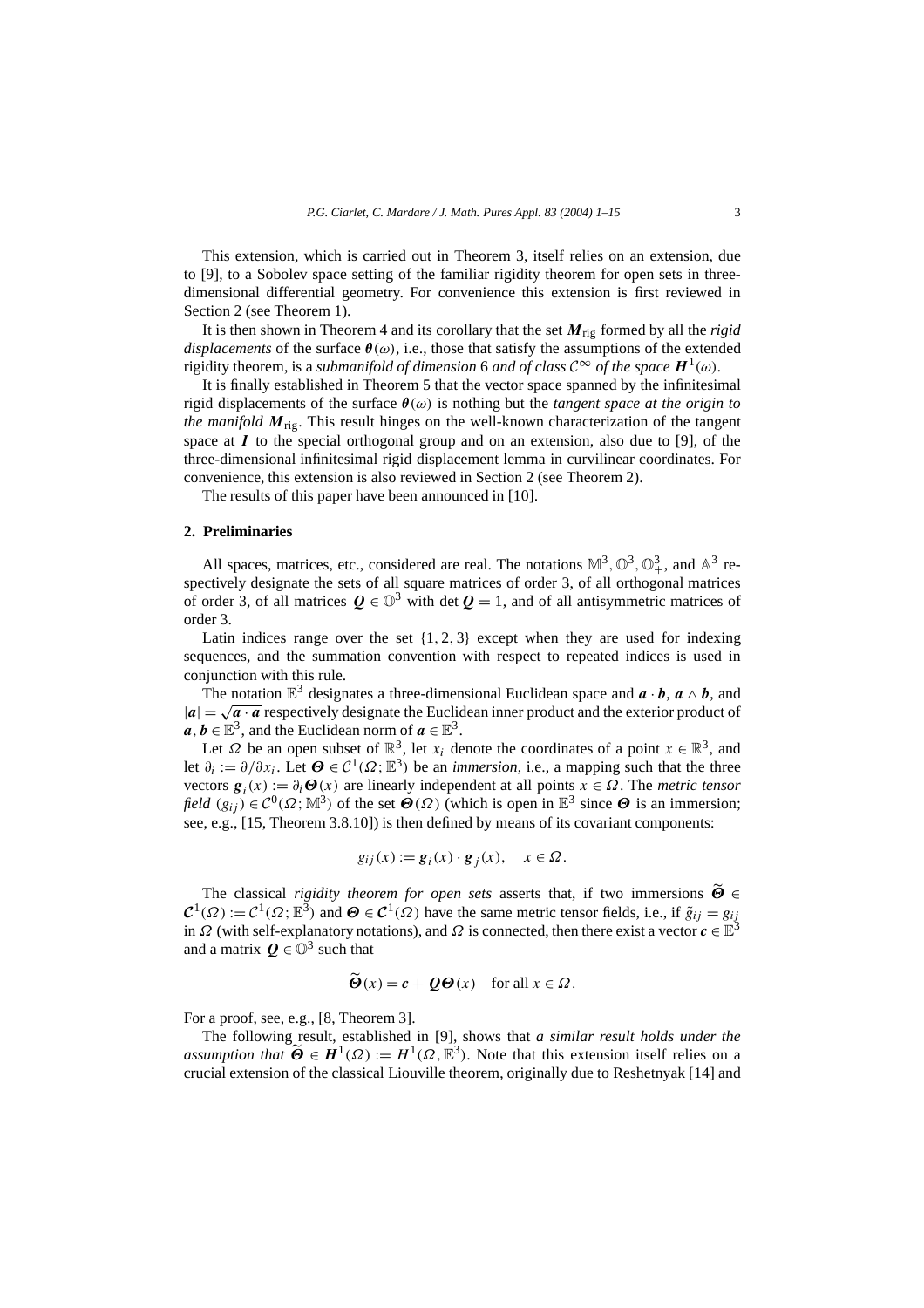recently given a particularly concise and elegant proof by Friesecke et al. [12]. The notation  $\nabla$ *Θ*(*x*) designates the matrix whose columns are the vectors  $g_i(x)$ ,  $x \in \Omega$ .

**Theorem 1.** *Let*  $\Omega$  *be a connected open subset of*  $\mathbb{R}^3$  *and let*  $\Theta \in C^1(\Omega)$  *be a mapping that satisfies* det  $\nabla\Theta > 0$  *in*  $\Omega$ *. Assume that there exists a vector field*  $\widetilde{\Theta} \in H^1(\Omega)$  *that satisfies*

$$
\det \nabla \Theta > 0 \quad a.e. \text{ in } \Omega \quad \text{and} \quad \tilde{g}_{ij} = g_{ij} \quad a.e. \text{ in } \Omega.
$$

Then there exist a vector  $\pmb{c} \in \mathbb{E}^{3}$  and a matrix  $\pmb{Q} \in \mathbb{O}_{+}^{3}$  such that

$$
\tilde{\boldsymbol{\Theta}}(x) = \boldsymbol{c} + \boldsymbol{Q}\boldsymbol{\Theta}(x) \quad \text{for almost all } x \in \Omega.
$$

In three-dimensional elasticity, the set *Θ(Ω)* is viewed as the *reference configuration* of a three-dimensional elastic body (under the additional, but irrelevant here, assumption that the immersion  $\Theta$  is injective) and a field  $\tilde{v} \in H^1(\Omega)$  is viewed as a *displacement field* of the reference configuration  $\Theta(\Omega)$ , the set  $\tilde{\Theta}(\Omega)$ , where  $\tilde{\Theta} := \Theta + \tilde{v}$ , being its associated *deformed configuration*.

The covariant components of the *linearized change of metric tensor* associated with a displacement field  $\tilde{v}$  of the set  $\Theta(\Omega)$  are then defined by:

$$
e_{i\parallel j}(\tilde{\mathbf{v}}):=\frac{1}{2}[\tilde{g}_{ij}-g_{ij}]^{\text{lin}},
$$

where  $\tilde{g}_{ij}$  and  $g_{ij}$  are the covariant components of the metric tensors of the sets  $\tilde{\Theta}(\Omega)$ and  $\Theta(\Omega)$  and  $[\cdots]^{lin}$  denotes the linear part with respect to  $\tilde{v}$  in the expression  $[\cdots]$ . An immediate computation then shows that

$$
e_{i\parallel j}(\tilde{\mathbf{v}}) = \frac{1}{2}(\partial_i \tilde{\mathbf{v}} \cdot \mathbf{g}_j + \partial_j \tilde{\mathbf{v}} \cdot \mathbf{g}_i), \quad \text{where } \mathbf{g}_i := \partial_i \boldsymbol{\Theta}.
$$

A displacement field  $\tilde{v} \in H^1(\Omega)$  that satisfies  $e_{i||j}(\tilde{v}) = 0$  a.e. in  $\Omega$  is called an *infinitesimal rigid displacement*. The next theorem, due to [9], is an extension of the *infinitesimal rigid displacement lemma in curvilinear coordinates* found in [7, Theorem 1.7-3].

**Theorem 2.** Let  $\Omega$  be a connected open subset of  $\mathbb{R}^3$  and let  $\Theta \in C^1(\Omega) \cap H^1(\Omega)$  be *a* mapping that satisfies det $\nabla\Theta > 0$  in  $\Omega$ . Then a vector field  $\tilde{v} \in H^1(\Omega)$  satisfies  $e_{i||j}(\tilde{\mathbf{v}}) = 0$  *a.e. in*  $\Omega$  *if and only if there exist a vector*  $c \in \mathbb{E}^3$  *and a matrix*  $A \in \mathbb{A}^3$  *such that* 

$$
\tilde{\mathbf{v}}(x) = \mathbf{c} + A\Theta(x)
$$
 for almost all  $x \in \Omega$ .

## **3. The classical rigidity theorem on a surface and its extension to Sobolev spaces**

Greek indices range over the set {1*,* 2} and the summation convention for Latin indices also applies to these. Let  $\omega$  be an open subset of  $\mathbb{R}^2$ , let  $y_\alpha$  denote the coordinates of a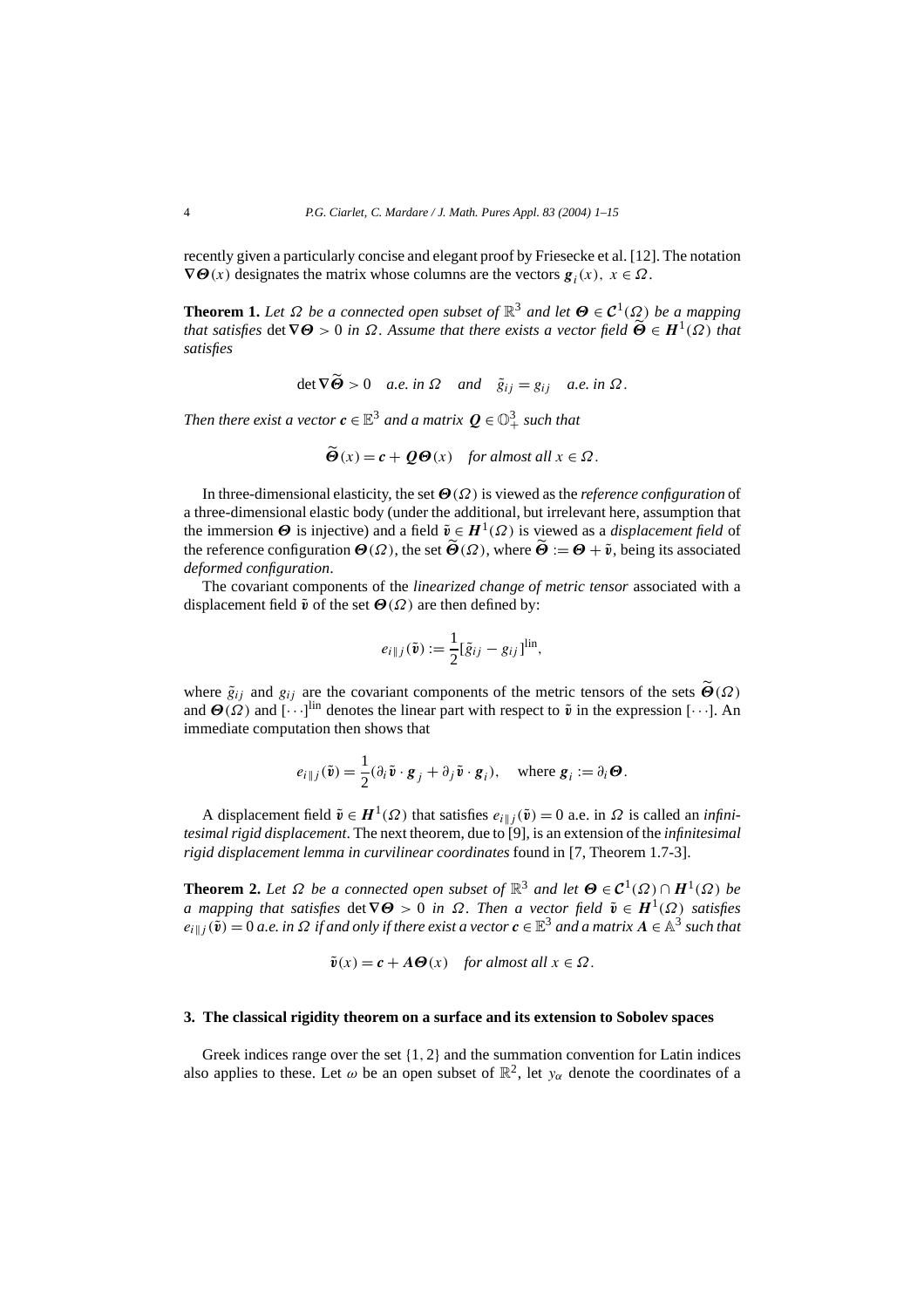point  $y \in \mathbb{R}^2$ , and let  $\partial_\alpha := \partial/\partial y_\alpha$  and  $\partial_\alpha \beta := \partial^2/\partial y_\alpha \partial y_\beta$ . Let  $\theta \in C^1(\omega) := C^1(\omega; \mathbb{E}^3)$  be an *immersion*, i.e., a mapping such that the two vectors

$$
a_{\alpha}(y) := \partial_{\alpha} \theta(y)
$$

are linearly independent at all points  $y \in \omega$ . The image  $\theta(\omega)$  is a *surface in*  $\mathbb{E}^3$ . Note that the vectors  $a_\alpha(y)$  span the tangent plane to the surface  $\theta(\omega)$  at the point  $\theta(y)$ .

The *first fundamental form* of the surface  $\theta(\omega)$  is defined by means of its covariant components

$$
a_{\alpha\beta}(y) := \boldsymbol{a}_{\alpha}(y) \cdot \boldsymbol{a}_{\beta}(y), \quad y \in \omega,
$$

used in particular for computing *lengths of curves* on the surface  $\theta(\omega)$ , considered as being isometrically embedded in  $\mathbb{E}^3$ .

Let

$$
\boldsymbol{a}_3(y) := \frac{\boldsymbol{a}_1(y) \wedge \boldsymbol{a}_2(y)}{|\boldsymbol{a}_1(y) \wedge \boldsymbol{a}_2(y)|}, \quad y \in \omega,
$$

so that  $a_3(y)$  is a unit vector, normal to the surface  $\theta(\omega)$  at  $\theta(y)$ . If  $a_3 \in C^1(\omega)$ , the *second fundamental form* of the surface is defined by means of its covariant components

$$
b_{\alpha\beta}(y) := -a_{\alpha}(y) \cdot \partial_{\beta} a_3(y), \quad y \in \omega,
$$

which, together with those of the first fundamental form, are used for computing *curvatures of curves* on the surface  $\theta(\omega)$ .<br>The classical *rigidity theorem on a surface* asserts that, if two immersions

The classical *rigidity theorem on a surface* asserts that, if two immersions  $\tilde{\theta} \in C^2(\omega) := C^2(\omega; \mathbb{E}^3)$  and  $\theta \in C^2(\omega)$  have the same first and second fundamental forms, i.e., if  $\tilde{a}_{\alpha\beta} = a_{\alpha\beta}$  and  $\tilde{b}_{\alpha\beta} = b_{\alpha\beta}$  in  $\omega$  (with self-explanatory notations) and  $\omega$  is connected, then there exist a vector  $\pmb{c} \in \mathbb{E}^{3}$  and a matrix  $\pmb{Q} \in \mathbb{O}^{3}_{+}$  such that

$$
\tilde{\boldsymbol{\theta}}(y) = \boldsymbol{c} + \boldsymbol{Q}\boldsymbol{\theta}(y)
$$
 for all  $y \in \omega$ .

For a proof, see, e.g., [8, Theorem 6].

We now show that *a similar result holds under the assumptions that*  $\tilde{\theta} \in H^1(\omega)$  :=  $H^1(\omega; \mathbb{E}^3)$  *and*  $\tilde{a}_3 := \tilde{a}_1 \wedge \tilde{a}_2 / |\tilde{a}_1 \wedge \tilde{a}_2| \in H^1(\omega)$  (again with self-explanatory notations). Naturally, our first task will be to verify that the vector field  $\tilde{a}_3$ , which is not necessarily well defined a.e. in  $\omega$  for an arbitrary mapping  $\tilde{\theta} \in H^1(\omega)$ , is nevertheless well defined a.e. in  $\omega$  for those mappings  $\tilde{\theta}$  that satisfy the assumptions of the next theorem. This observation will in turn imply that the functions  $\tilde{b}_{\alpha\beta} = -\tilde{a}_{\alpha} \cdot \partial_{\beta} \tilde{a}_3$  are likewise well defined a.e. in *ω*.

**Theorem 3** (rigidity theorem). Let  $\omega$  be a connected open subset of  $\mathbb{R}^2$  and let  $\theta \in C^1(\omega)$  be *an immersion that satisfies*  $a_3 \in C^1(\omega)$ . Assume that there exists a vector field  $\tilde{\theta} \in H^1(\omega)$ *that satisfies*:

$$
\tilde{a}_{\alpha\beta} = a_{\alpha\beta}
$$
 a.e. in  $\omega$ ,  $\tilde{a}_3 \in H^1(\omega)$ , and  $\tilde{b}_{\alpha\beta} = b_{\alpha\beta}$  a.e. in  $\omega$ .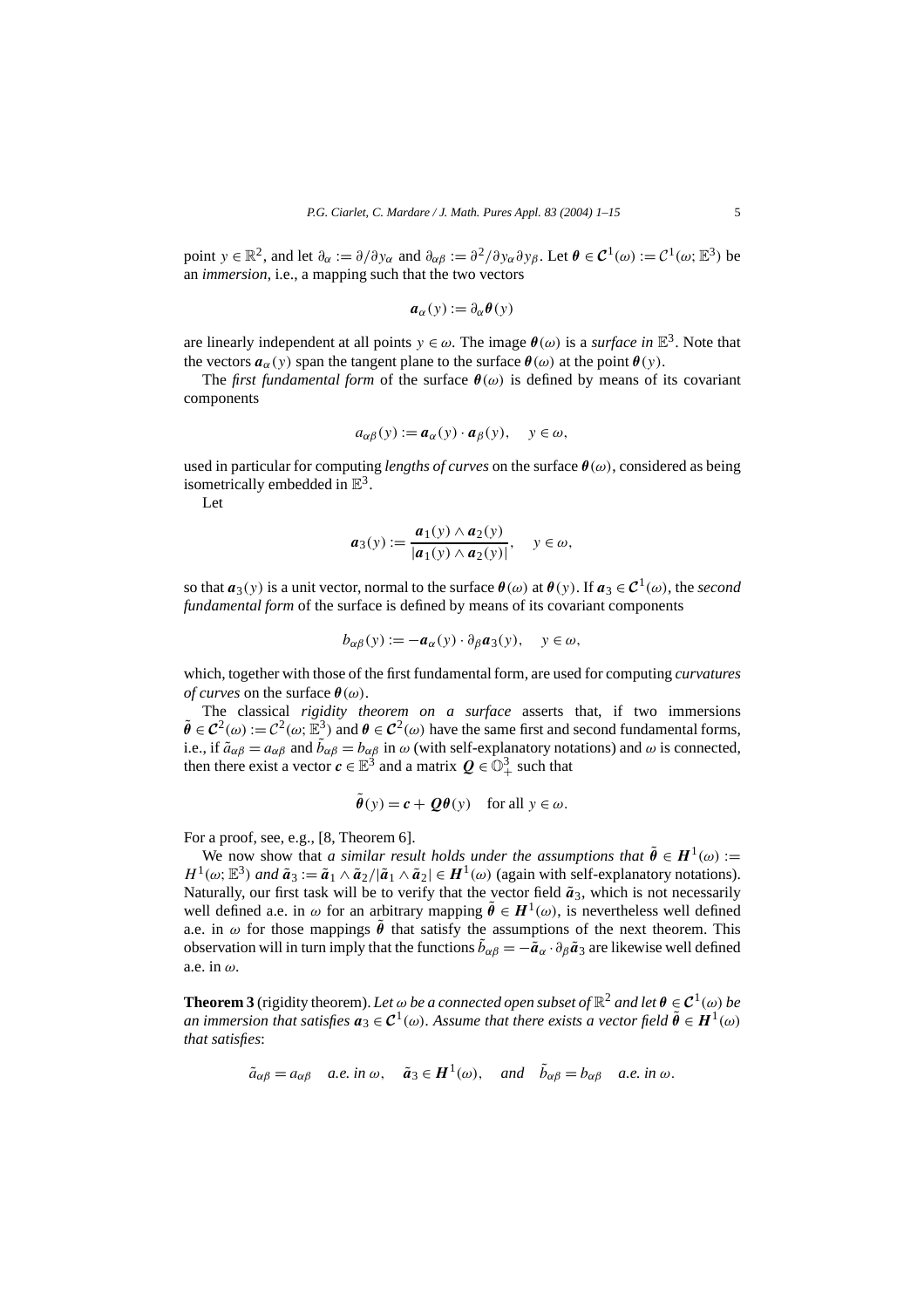Then there exist a vector  $\pmb{c} \in \mathbb{E}^{3}$  and a matrix  $\pmb{Q} \in \mathbb{O}_{+}^{3}$  such that

$$
\tilde{\boldsymbol{\theta}}(y) = \boldsymbol{c} + \boldsymbol{Q}\boldsymbol{\theta}(y)
$$
 for almost all  $y \in \omega$ .

**Proof.** (i) To begin with, we record several *technical preliminaries*.

*First*, we observe that the relations  $\tilde{a}_{\alpha\beta} = a_{\alpha\beta}$  a.e. in  $\omega$  and the assumption that  $\theta \in C^1(\omega)$  is an immersion together imply that

$$
|\tilde{a}_1 \wedge \tilde{a}_2| = \sqrt{\det(\tilde{a}_{\alpha\beta})} = \sqrt{\det(a_{\alpha\beta})} > 0 \quad \text{a.e. in } \omega.
$$

Consequently, *the vector field*  $\tilde{a}_3$ *, and thus the functions*  $\bar{b}_{\alpha\beta}$ *, are well defined a.e. in*  $\omega$ *. Second*, we establish that

$$
b_{\alpha\beta} = b_{\beta\alpha}
$$
 in  $\omega$  and  $\tilde{b}_{\alpha\beta} = \tilde{b}_{\beta\alpha}$  a.e. in  $\omega$ ,

i.e., that  $a_{\alpha} \cdot \partial_{\beta} a_3 = a_{\beta} \cdot \partial_{\alpha} a_3$  in  $\omega$  and  $\tilde{a}_{\alpha} \cdot \partial_{\beta} \tilde{a}_3 = \tilde{a}_{\beta} \cdot \partial_{\alpha} \tilde{a}_3$  a.e. in  $\omega$ . To this end, we note that either the assumptions  $\theta \in C^1(\omega)$  and  $a_3 \in C^1(\omega)$ , or the assumptions  $\theta \in H^1(\omega)$  and  $a_3 \in H^1(\omega)$ , imply that  $a_\alpha \cdot \partial_\beta a_3 = \partial_\alpha \theta \cdot \partial_\beta a_3 \in L^1_{loc}(\omega)$ , hence that  $\partial_\alpha \theta \cdot \partial_\beta a_3 \in \mathcal{D}'(\omega)$ .

Given any  $\varphi \in \mathcal{D}(\omega)$ , let *U* denote an open subset of  $\mathbb{R}^2$  such that supp $\varphi \subset U$  and  $\overline{U}$ is a compact subset of  $\omega$ . Denoting by  $\chi$ <sup>*,*</sup> $\langle \cdot, \cdot \rangle$ <sub>*X*</sub> the duality pairing between a topological vector space  $X$  and its dual  $X'$ , we have:

$$
\mathcal{D}'(\omega)\langle\partial_{\alpha}\theta\cdot\partial_{\beta}a_3,\varphi\rangle_{\mathcal{D}(\omega)} = \int_{\omega}\varphi\partial_{\alpha}\theta\cdot\partial_{\beta}a_3\,dy
$$
  
= 
$$
\int_{\omega}\partial_{\alpha}\theta\cdot\partial_{\beta}(\varphi a_3)\,dy - \int_{\omega}(\partial_{\beta}\varphi)\partial_{\alpha}\theta\cdot a_3\,dy.
$$

Observing that  $\partial_{\alpha} \theta \cdot \mathbf{a}_3 = 0$  a.e. in  $\omega$  and that

$$
-\int_{\omega} \partial_{\alpha} \theta \cdot \partial_{\beta} (\varphi \mathbf{a}_3) dy = -\int_{U} \partial_{\alpha} \theta \cdot \partial_{\beta} (\varphi \mathbf{a}_3) dy
$$
  
=  $H^{-1}(U; \mathbb{E}^3) \langle \partial_{\beta} (\partial_{\alpha} \theta), \varphi \mathbf{a}_3 \rangle_{H_0^1(U; \mathbb{E}^3)},$ 

we reach the conclusion that the expression  $\mathcal{D}'(\omega)$ <sup>3</sup> $(\partial_{\alpha} \theta \cdot \partial_{\beta} \alpha_3, \varphi)$  $\mathcal{D}(\omega)$  is symmetric with respect to  $\alpha$  and  $\beta$  since  $\partial_{\alpha\beta}\theta = \partial_{\beta\alpha}\theta$  in  $\mathcal{D}'(U)$ . Hence  $\partial_{\alpha}\theta \cdot \partial_{\beta}a_3 = \partial_{\beta}\theta \cdot \partial_{\alpha}a_3$  in  $L^1_{loc}(\omega)$ , and the announced symmetries are established.

*Third*, let

$$
\tilde{c}_{\alpha\beta} := \partial_{\alpha}\tilde{a}_3 \cdot \partial_{\beta}\tilde{a}_3 \quad \text{and} \quad c_{\alpha\beta} := \partial_{\alpha}a_3 \cdot \partial_{\beta}a_3.
$$

Then we claim that  $\tilde{c}_{\alpha\beta} = c_{\alpha\beta}$  a.e. in  $\omega$ . To see this, we note that the matrix fields  $(\tilde{a}^{\alpha\beta}) := (\tilde{a}_{\alpha\beta})^{-1}$  and  $(a^{\alpha\beta}) := (a_{\alpha\beta})^{-1}$  are well defined and equal a.e. in  $\omega$  since  $\theta$  is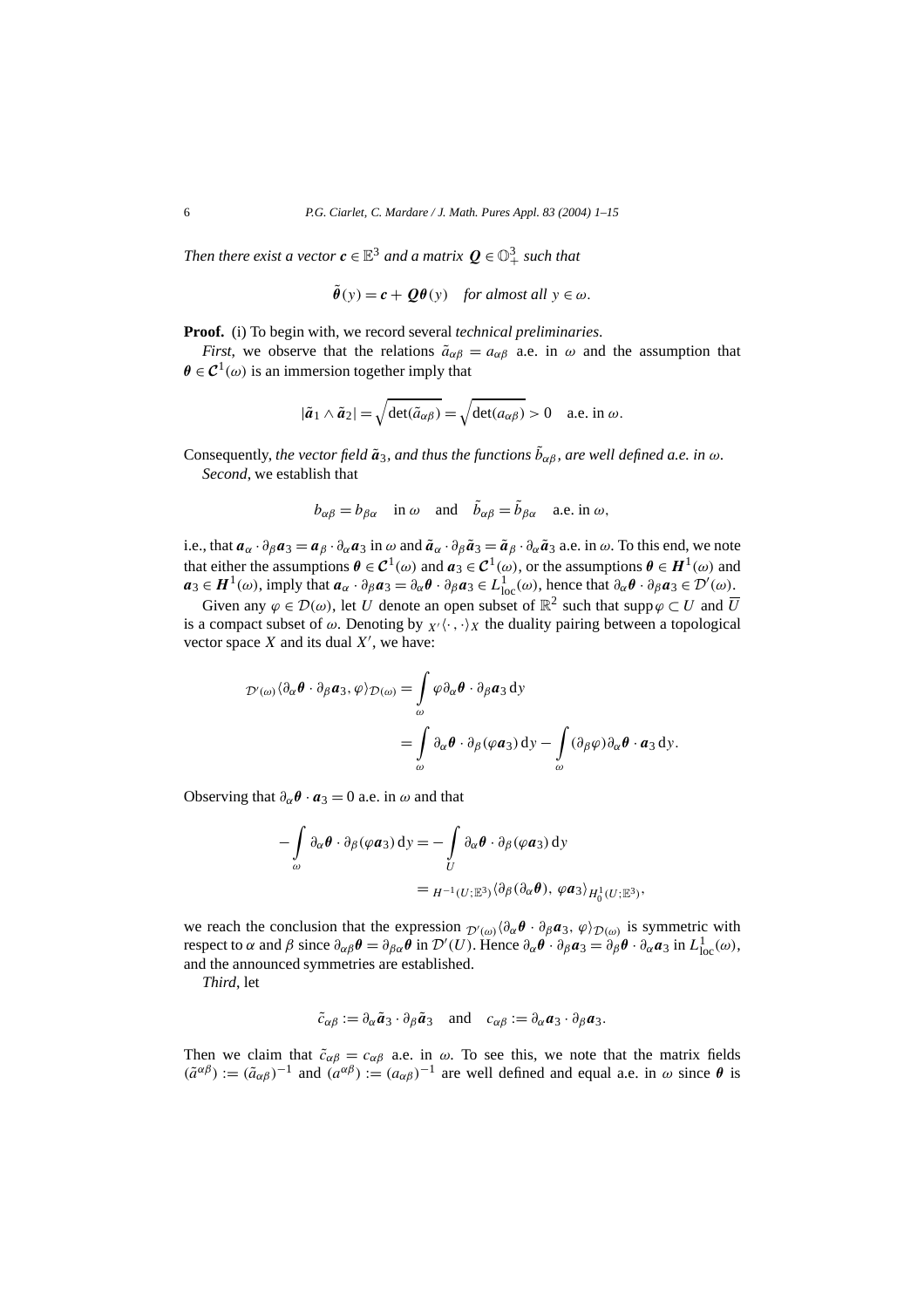an immersion and  $\tilde{a}_{\alpha\beta} = a_{\alpha\beta}$  a.e. in  $\omega$ . The formula of Weingarten can thus be applied a.e. in  $\omega$ , showing that  $\tilde{c}_{\alpha\beta} = \tilde{a}^{\sigma\tau} \tilde{b}_{\sigma\alpha} \tilde{b}_{\tau\beta}$  a.e. in  $\omega$ .

The assertion then follows from the assumptions  $\tilde{b}_{\alpha\beta} = b_{\alpha\beta}$  a.e. in  $\omega$ .

(ii) *Starting from the set ω and the mapping θ* (as given in the statement of Theorem 3), *we next construct a set Ω and a mapping Θ that satisfy the assumptions of Theorem* 1. More precisely, let

$$
\Theta(y, x_3) := \theta(y) + x_3 a_3(y) \quad \text{for all } (y, x_3) \in \omega \times \mathbb{R}.
$$

Then the mapping  $\Theta := \omega \times \mathbb{R} \to \mathbb{E}^3$  defined in this fashion is clearly continuously differentiable on *ω* × R and

$$
\det \nabla \Theta(y, x_3) = \sqrt{\det(a_{\alpha\beta}(y))} \{1 - x_3(b_1^1 + b_2^2)(y) + x_3^2(b_1^1b_2^2 - b_1^2b_2^1)(y)\}
$$

for all  $(y, x_3) \in \omega \times \mathbb{R}$ , where

$$
b_{\alpha}^{\beta}(y) := a^{\beta \sigma}(y) b_{\alpha \sigma}(y), \quad y \in \omega.
$$

Let  $\omega_n$ ,  $n \geq 0$ , be open subsets of  $\mathbb{R}^2$  such that  $\overline{\omega}_n$  is a compact subset of  $\omega$  and  $\omega = \bigcup_{n \geq 0} \omega_n$ . Then the continuity of the functions  $a_{\alpha\beta}$ ,  $a^{\alpha\beta}$ ,  $b_{\alpha\beta}$  and the assumption that *θ* is an immersion together imply that, for each  $n \ge 0$ , there exists  $\varepsilon_n > 0$  such that

$$
\det \nabla \Theta(y, x_3) > 0 \quad \text{for all } (y, x_3) \in \overline{\omega}_n \times [-\varepsilon_n, \varepsilon_n].
$$

Besides, there is no loss of generality in assuming that  $\varepsilon_n \leq 1$  (this property will be used in part (iii)).

Let then

$$
\Omega := \bigcup_{n \geq 0} (\omega_n \times (-\varepsilon_n, \varepsilon_n[).
$$

Then it is clear that  $\Omega$  *is a connected open subset of*  $\mathbb{R}^3$  and that *the mapping*  $\Theta \in C^1(\Omega)$ *satisfies* det  $\nabla \Theta > 0$  *in*  $\Omega$ *.* 

Finally, note that the covariant components  $g_{ij} \in C^0(\Omega)$  of the metric tensor field associated with the mapping  $\Theta$  are given by (the symmetries  $b_{\alpha\beta} = b_{\beta\alpha}$  established in (i) are used here)

$$
g_{\alpha\beta} = a_{\alpha\beta} - 2x_3 b_{\alpha\beta} + x_3^2 c_{\alpha\beta}, \qquad g_{\alpha 3} = 0, \qquad g_{33} = 1.
$$

(iii) Starting with the mapping  $\tilde{\theta}$  (as given in the statement of Theorem 3), we *construct a mapping Θ that satisfies the assumptions of Theorem* 1. To this end, we define a mapping  $\widetilde{\boldsymbol{\Theta}}$  :  $\Omega \to \mathbb{E}^3$  by letting:

$$
\widetilde{\Theta}(y, x_3) := \widetilde{\theta}(y) + x_3 \widetilde{a}_3(y) \quad \text{for all } (y, x_3) \in \Omega,
$$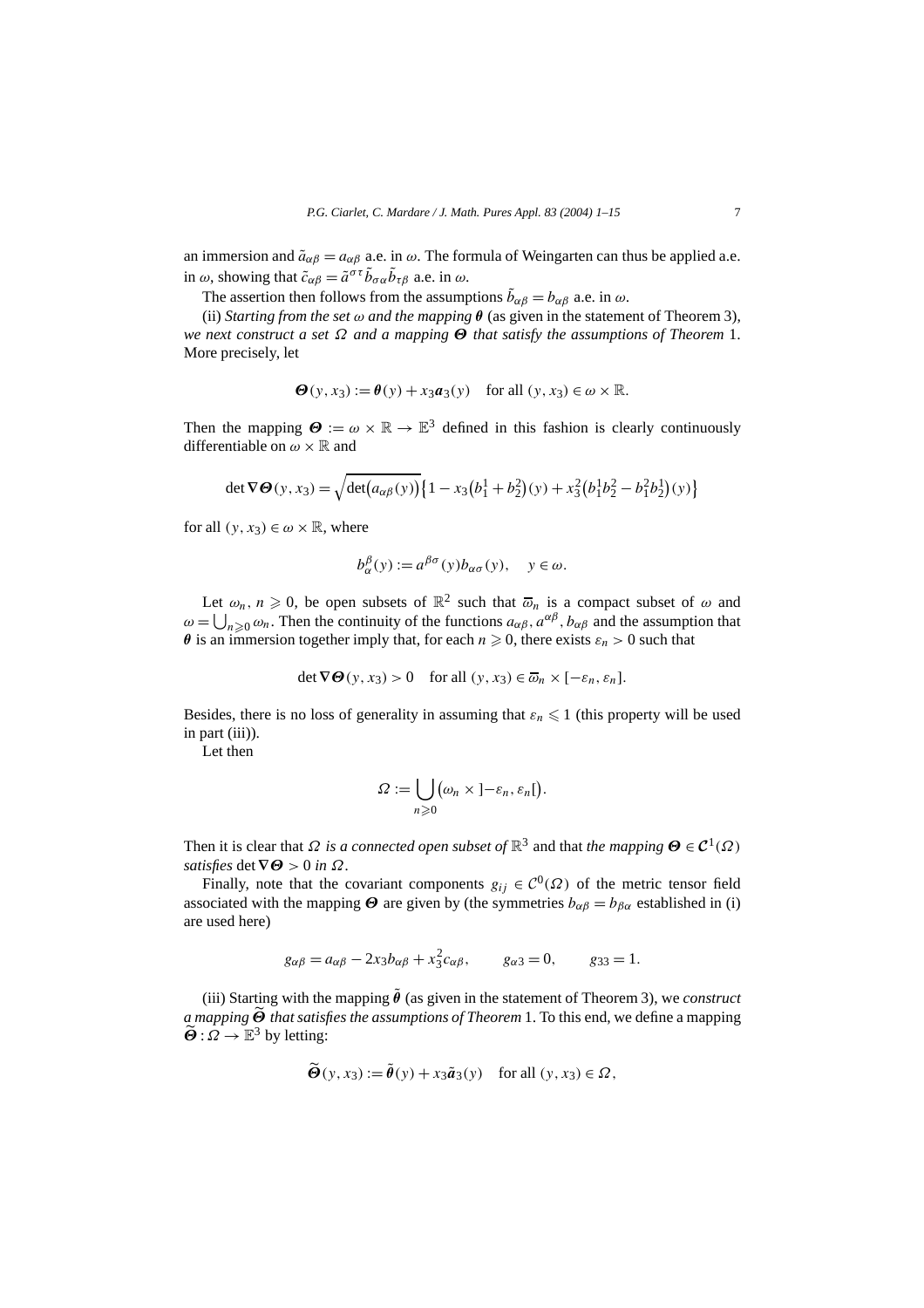where the set  $\Omega$  is defined as in (ii). Hence  $\widetilde{\Theta} \in H^1(\Omega)$ , since  $\Omega \subset \omega \times [-1, 1]$ . Besides, det  $\nabla \widetilde{\Theta} = \det \nabla \Theta$  a.e. in  $\Omega$  since the functions  $\tilde{b}^{\beta}_{\alpha} := \tilde{a}^{\beta \sigma} \tilde{b}_{\alpha \sigma}$ , which are well defined a.e. in  $\omega$ , are equal, again a.e. in  $\omega$ , to the functions  $b_{\alpha}^{\beta}$ . Likewise, the components  $\tilde{g}_{ij} \in L^1(\Omega)$ of the metric tensor field associated with the mapping  $\ddot{\Theta}$  satisfy  $\tilde{g}_{ij} = g_{ij}$  a.e. in  $\Omega$  since  $\tilde{a}_{\alpha\beta} = a_{\alpha\beta}$  and  $\tilde{b}_{\alpha\beta} = b_{\alpha\beta}$  a.e. in  $\omega$  by assumption and  $\tilde{c}_{\alpha\beta} = c_{\alpha\beta}$  a.e. in  $\omega$  by part (i).

(iv) By Theorem 1, there exist a vector  $c \in \mathbb{E}^3$  and a matrix  $Q \in \mathbb{O}^3_+$  such that

$$
\tilde{\boldsymbol{\theta}}(y) + x_3 \tilde{\boldsymbol{a}}_3(y) = \boldsymbol{c} + \mathcal{Q}(\boldsymbol{\theta}(y) + x_3 \boldsymbol{a}_3(y)) \quad \text{for almost all } (y, x_3) \in \Omega.
$$

Differentiating with respect to  $x_3$  in this equality between functions in  $H^1(\Omega)$  shows that  $\tilde{a}_3(y) = Qa_3(y)$  for almost all  $y \in \omega$ . Hence  $\tilde{\theta}(y) = c + Q\theta(y)$  for almost all  $y \in \omega$  as announced.  $\square$ 

**Remarks.** (1) The existence of  $\tilde{\theta} \in H^1(\omega)$  satisfying the assumptions of Theorem 3 implies that  $\tilde{\theta} \in C^1(\omega)$  and  $\tilde{a}_3 \in C^1(\omega)$ , and that  $\theta \in H^1(\omega)$  and  $a_3 \in H^1(\omega)$ .

 $(2)$  It is easily seen that the conclusion of Theorem 3 is still valid if the assumptions  $\tilde{\theta} \in H^1(\omega)$  and  $\tilde{a}_3 \in H^1(\omega)$  are replaced by the weaker assumptions  $\tilde{\theta} \in H^1_{loc}(\omega)$  and  $\tilde{a}_3 \in H_{\text{loc}}^1(\omega)$ .

### **4. The submanifold of rigid displacements on a surface**

All the results needed below about *submanifolds in infinite-dimensional Banach spaces* are found in [1]. The *tangent space* at a point *m* of a submanifold M of a Banach space *X* is denoted  $T_m \mathcal{M}$ . If  $f : X \to Y$  is a Fréchet-differentiable mapping into a Banach space *Y*, the *tangent map* at *m*, i.e., the restriction to  $T_m\mathcal{M}$  of the Fréchet derivative of f at *m*, is denoted  $T_m f$ .

We now establish that the set *M* formed by all the mappings  $\tilde{\theta} \in H^1(\omega)$  that satisfy the assumptions of the rigidity theorem on a surface (Theorem 3) is a *finite-dimensional submanifold of the space*  $H^1(\omega)$ . Note that the assumptions  $\theta \in H^1(\omega)$  and  $a_3 \in H^1(\omega)$ have been added to those of Theorem 3, simply to guarantee that the set *M* is non-empty.

We also characterize the *tangent space to*  $M$  *at*  $\theta$ . Another equally important characterization of the same tangent space, in terms of the linearized change of metric and linearized change of curvature tensors, will be given in Theorem 5.

The notations used here are the same as in Theorem 3. In particular,  $H^1(\omega)$  =  $H^1(\omega;\mathbb{E}^3)$ ,  $C^1(\omega) = C^1(\omega;\mathbb{E}^3)$ , and the covariant components of the first, and second, fundamental forms of the surfaces  $\tilde{\theta}(\omega)$  and  $\theta(\omega)$  are respectively designated by  $\tilde{a}_{\alpha\beta}$  and  $a_{\alpha\beta}$ , and  $\tilde{b}_{\alpha\beta}$  and  $b_{\alpha\beta}$ .

**Theorem 4.** Let  $\omega$  be a connected open subset of  $\mathbb{R}^2$  and let  $\theta \in C^1(\omega) \cap H^1(\omega)$  be an *immersion that satisfies*  $a_3 \in C^1(\omega) \cap H^1(\omega)$ *. Then the set* 

$$
M := \{ \tilde{\theta} \in H^1(\omega) ; \ \tilde{a}_{\alpha\beta} = a_{\alpha\beta} \ a.e. \ in \ \omega, \ \tilde{a}_3 \in H^1(\omega), \ \tilde{b}_{\alpha\beta} = b_{\alpha\beta} \ a.e. \ in \ \omega \}
$$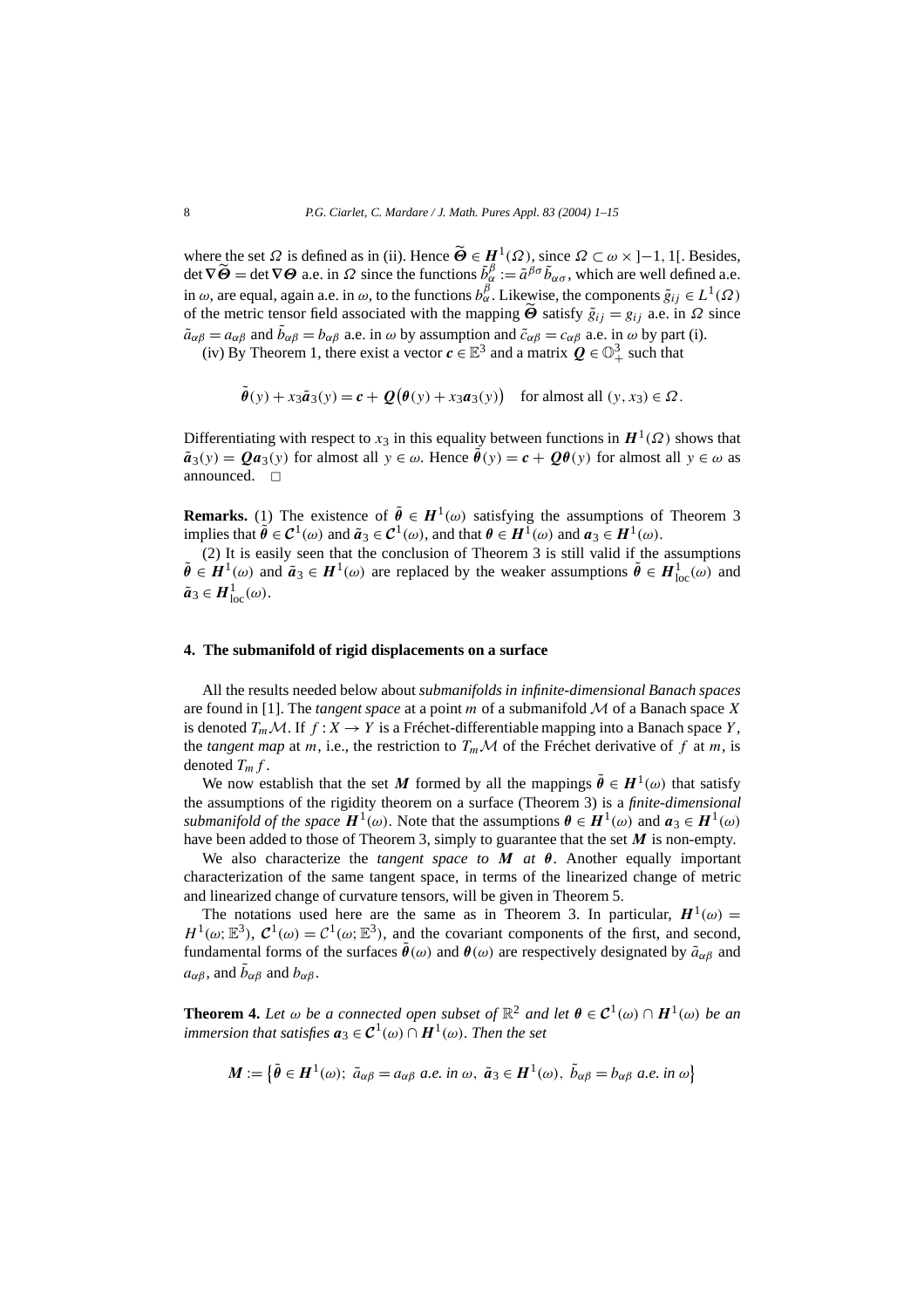*is a submanifold of class*  $C^{\infty}$  *and of dimension* 6 *of the space*  $H^1(\omega)$  *and its tangent space at θ is given by*:

$$
T_{\theta}M = \left\{ \tilde{\eta} \in H^{1}(\omega); \ \exists c \in \mathbb{E}^{3}, \ \exists A \in \mathbb{A}^{3}, \ \tilde{\eta} = c + A\theta \ a.e. \ in \ \omega \right\}.
$$

**Proof.** (i) Define the linear mapping:

$$
f:(c, F) \in \mathbb{E}^3 \times \mathbb{M}^3 \to f(c, F) = c + F\theta \in H^1(\omega).
$$

By the rigidity theorem (Theorem 3), the above set *M* may be equivalently defined as

$$
M = f\left(\mathbb{E}^3 \times \mathbb{O}^3_+\right).
$$

Since the mapping  $f: \mathbb{E}^3 \times \mathbb{M}^3 \to H^1(\omega)$  need not be injective, some care has to be exercised for proving that the image M of the manifold  $\mathbb{E}^3 \times \mathbb{O}^3_+$  through f is a submanifold of  $H^1(\omega)$ . To this end, we need to prove that the restriction  $f^{\sharp}$  of the mapping  $f$  to the set  $\mathbb{E}^3 \times \mathbb{O}^3_+$  is an *embedding*, in the sense that it satisfies the properties established in (ii) and (iii) below.

(ii) First, we show that, *for each*  $(c, Q) \in \mathbb{E}^3 \times \mathbb{O}^3_+$ , *the tangent map*  $T_{(c, Q)} f$  *is injective*, *with a closed range having a closed complement in*  $H^1(\omega)$ .

Since *f* is linear, the tangent map  $T(c, q)$  *f* is simply the restriction of *f* to

$$
T_{(c,\,Q)}(\mathbb{E}^3\times\mathbb{O}^3_+) = \mathbb{E}^3\times\,Q\mathbb{A}^3.
$$

So, given any  $Q \in \mathbb{O}_{+}^{3}$ , let  $d \in \mathbb{E}^{3}$  and  $A \in \mathbb{A}^{3}$  be such that

$$
d + QA\theta(y) = 0 \quad \text{for all } y \in \omega.
$$

Multiplying on the left by  $Q^T$  and differentiating with respect to  $y_\alpha$  yield  $Aa_\alpha(y) = 0$  for all  $y \in \omega$ . Fix  $y_0 \in \omega$ ; then the relation  $Aa_\alpha(y_0) = 0$  shows that there exist  $\alpha_i \in \mathbb{R}$  such that  $A = (\alpha_i \beta_i)$ , where  $\beta_i$  denotes the *j*th Cartesian component of the vector  $a_3(y_0)$ . The relation  $A + A^T = 0$  then implies that  $A = 0$ , hence that  $d = 0$ . Consequently, the tangent map  $T_{(c, Q)} f$  is injective for each  $(c, Q)$ .

That  $T(c, q)$  has a closed range is clear, since  $f(\mathbb{E}^3 \times \mathbb{Q} \mathbb{A}^3)$  is the image by a linear mapping of a finite-dimensional space. That  $f(\mathbb{E}^3 \times Q \mathbb{A}^3)$  has a closed complement in  $H^1(\omega)$  is equally clear, since  $H^1(\omega)$  is a Hilbert space.

(iii) Second, we show that *the restriction*  $f^{\sharp}$  *of the mapping*  $f$  *to the submanifold*  $\mathbb{E}^3$  ×  $\mathbb{O}^3$  *is a homeomorphism, hence a C*∞-diffeomorphism since f is linear, from  $\mathbb{E}^3 \times \mathbb{O}^3_+$  onto the image  $f(\mathbb{E}^3 \times \mathbb{O}^3_+)$  equipped with the relative topology induced by *that of*  $H^1(\omega)$ *.* 

To begin with, let us establish that  $f^{\sharp}$  is injective. So, let  $c_1, c_2 \in \mathbb{E}^3$  and  $Q_1, Q_2 \in \mathbb{O}^3_+$ be such that

$$
c_1 - c_2 + (Q_1 - Q_2)\theta(y) = 0
$$
 for all  $y \in \omega$ .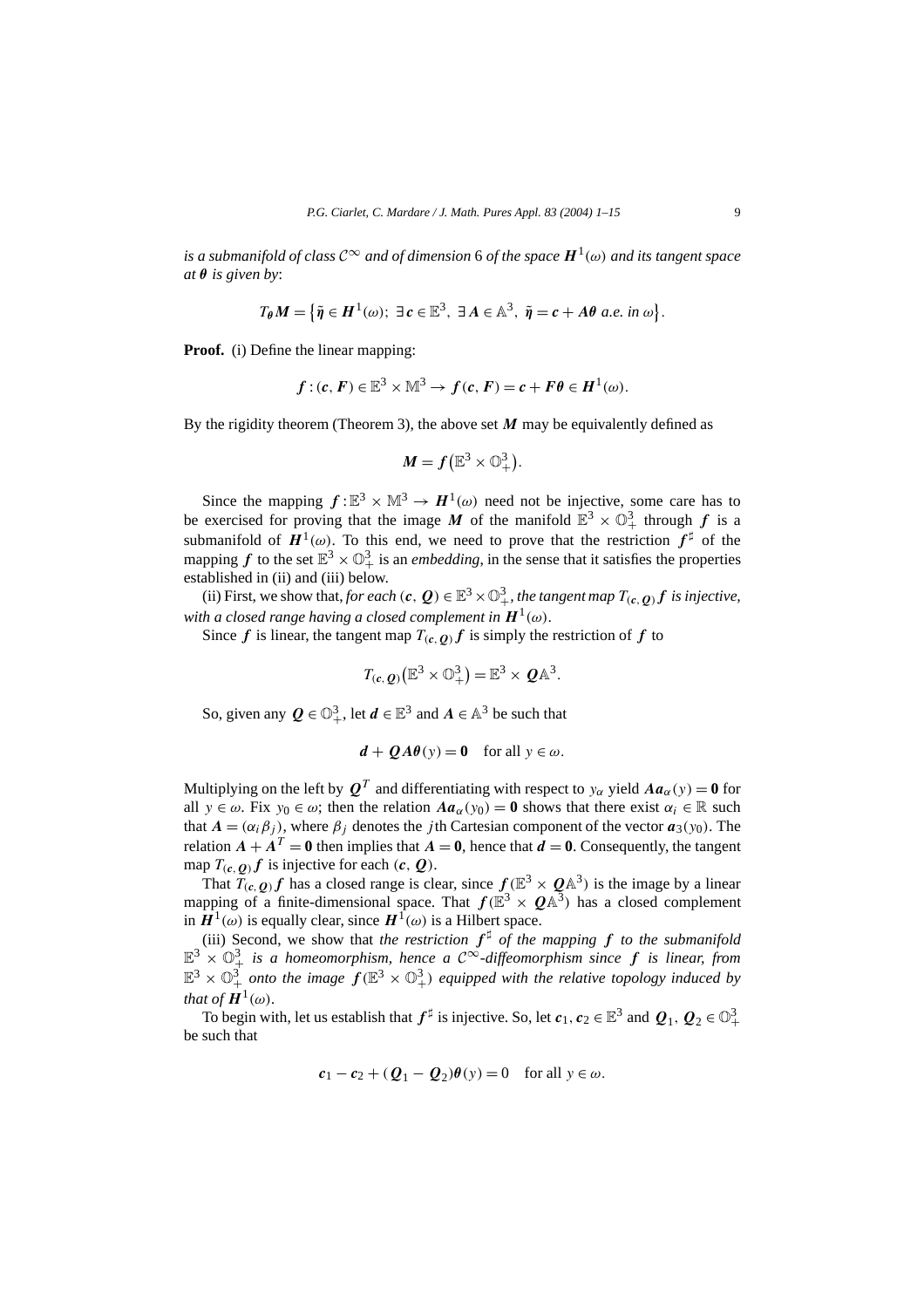Differentiating with respect to  $y_\alpha$  and fixing  $y_0 \in \omega$  show that there exist  $\alpha_i \in \mathbb{R}$  such that the *i*th row vector of the matrix  $(Q_1 - Q_2)$  is of the form  $\alpha_i \mathbf{b}_3^T$ , where  $\mathbf{b}_3 := \mathbf{a}_3(y_0)$ . Let *b*<sub>1</sub> be any vector that satisfies  $|b_1| = 1$  and  $b_1 \cdot b_3 = 0$ , let  $b_2 := b_3 \wedge b_1$ , and let *B* be the matrix with  $\boldsymbol{b}_1, \boldsymbol{b}_2, \boldsymbol{b}_3$  as its column vectors. Then  $\boldsymbol{B} \in \mathbb{O}^3_+$  and

$$
(\boldsymbol{Q}_1-\boldsymbol{Q}_2)\boldsymbol{B} = \begin{pmatrix} 0 & 0 & \alpha_1 \\ 0 & 0 & \alpha_2 \\ 0 & 0 & \alpha_3 \end{pmatrix}.
$$

Hence the first and second column vectors of the matrices  $Q_1B$  and  $Q_2B$  are identical. Since both matrices  $Q_1B$  and  $Q_2B$  belong to  $\mathbb{O}^3_+$ , they are thus equal. Therefore  $Q_1=Q_2$ since *B* is invertible. This equality in turn implies that  $c_1 = c_2$ .

Since  $\mathbb{E}^3 \times \mathbb{M}^3$  is a finite-dimensional space, the linear mapping  $f : \mathbb{E}^3 \times \mathbb{M}^3 \to H^1(\omega)$ is continuous and so is its restriction  $f^{\sharp}:\mathbb{E}^3 \times \mathbb{O}^3_+ \to f(\mathbb{E}^3 \times \mathbb{O}^3_+)$ . It thus remains to establish that the inverse mapping of  $f^{\sharp}$  is also continuous. So, let  $(c_n, Q_n) \in \mathbb{E}^3 \times \mathbb{O}^3_+$ ,  $n \geq 1$ , and  $(d, R) \in \mathbb{E}^3 \times \mathbb{O}^3_+$  be such that

$$
f^{\sharp}(c_n, Q_n) \longrightarrow_{n \to \infty} \chi := f^{\sharp}(d, R) \text{ in } H^1(\omega).
$$

Since  $Q_n \in \mathbb{O}_{+}^3$ ,  $n \ge 1$ , there exist a subsequence  $(Q_m)_{m \ge 1}$  and  $Q \in \mathbb{O}_{+}^3$  such that  $Q_m \longrightarrow Q$ , which in turn implies that

$$
c_m = f^{\sharp}(c_m, Q_m) - Q_m \theta \underset{m \to \infty}{\longrightarrow} c := \chi - Q \theta.
$$

It thus follows that  $f^{\sharp}(c_m, Q_m) \to f^{\sharp}(c, Q)$  since  $f^{\sharp}$  is continuous, hence that  $c = d$  and  $Q = R$  since  $f^{\sharp}$  is injective. The whole sequence  $(c_n, Q_n)_{n \geq 1}$  thus converges to  $(d, R)$ since the limit is unique. This shows that the inverse mapping of  $f^{\sharp}$  is continuous.

(iv) By (ii) and (iii), *the mapping*  $f^{\sharp}$ :  $\mathbb{E}^{3} \times \mathbb{O}_{+}^{3} \to H^{1}(\omega)$  *is an embedding*. Since  $\mathbb{E}^3 \times \mathbb{O}^3_+$  is a submanifold of dimension 6 of  $\mathbb{E}^3 \times \mathbb{M}^3$  (the special orthogonal group  $\mathbb{O}^3_+$ is a submanifold of dimension 3 of  $\mathbb{M}^3$ ), *the set*  $M = f^{\sharp}(\mathbb{E}^3 \times \mathbb{O}^3_+)$  *is thus a submanifold of dimension* 6 *of*  $H^1(\omega)$  (see [1, Section 3.5]).

Since the manifolds  $\mathbb{E}^3 \times \mathbb{O}^3_+$  and  $H^1(\omega)$  are of class  $\mathcal{C}^\infty$  (the special orthogonal group is a submanifold of class  $C^{\infty}$  of  $\mathbb{M}^{3}$ ) and the mapping  $f^{\sharp}$  is of class  $C^{\infty}$ , *the submanifold M is also of class*  $C^{\infty}$ .

(v) Since *f* is linear and  $T_I \mathbb{O}_{+}^3 = \mathbb{A}^3$ , the tangent space to *M* at  $\theta$  is given by:

$$
T_{\theta}M = T_{f(0,I)}f(\mathbb{E}^{3} \times \mathbb{O}_{+}^{3}) = f(T_{(0,I)}(\mathbb{E}^{3} \times \mathbb{O}_{+}^{3})) = f(\mathbb{E}^{3} \times \mathbb{A}^{3})
$$
  
= { $\tilde{\eta} \in H^{1}(\omega)$ ;  $\exists c \in \mathbb{E}^{3}$ ,  $\exists A \in \mathbb{A}^{3}$ ,  $\tilde{\eta} = c + A\theta$  a.e. in  $\omega$  },

and the proof is complete.  $\square$ 

If the mapping  $f: \mathbb{E}^3 \times \mathbb{M}^3 \to H^1(\omega)$  is *injective*, in which case f is a  $\mathcal{C}^{\infty}$ diffeomorphism from  $\mathbb{E}^3 \times \mathbb{M}^3$  onto  $f(\mathbb{E}^3 \times \mathbb{M}^3)$ , the above proof that  $M = f(\mathbb{E}^3 \times \mathbb{O}^3_+)$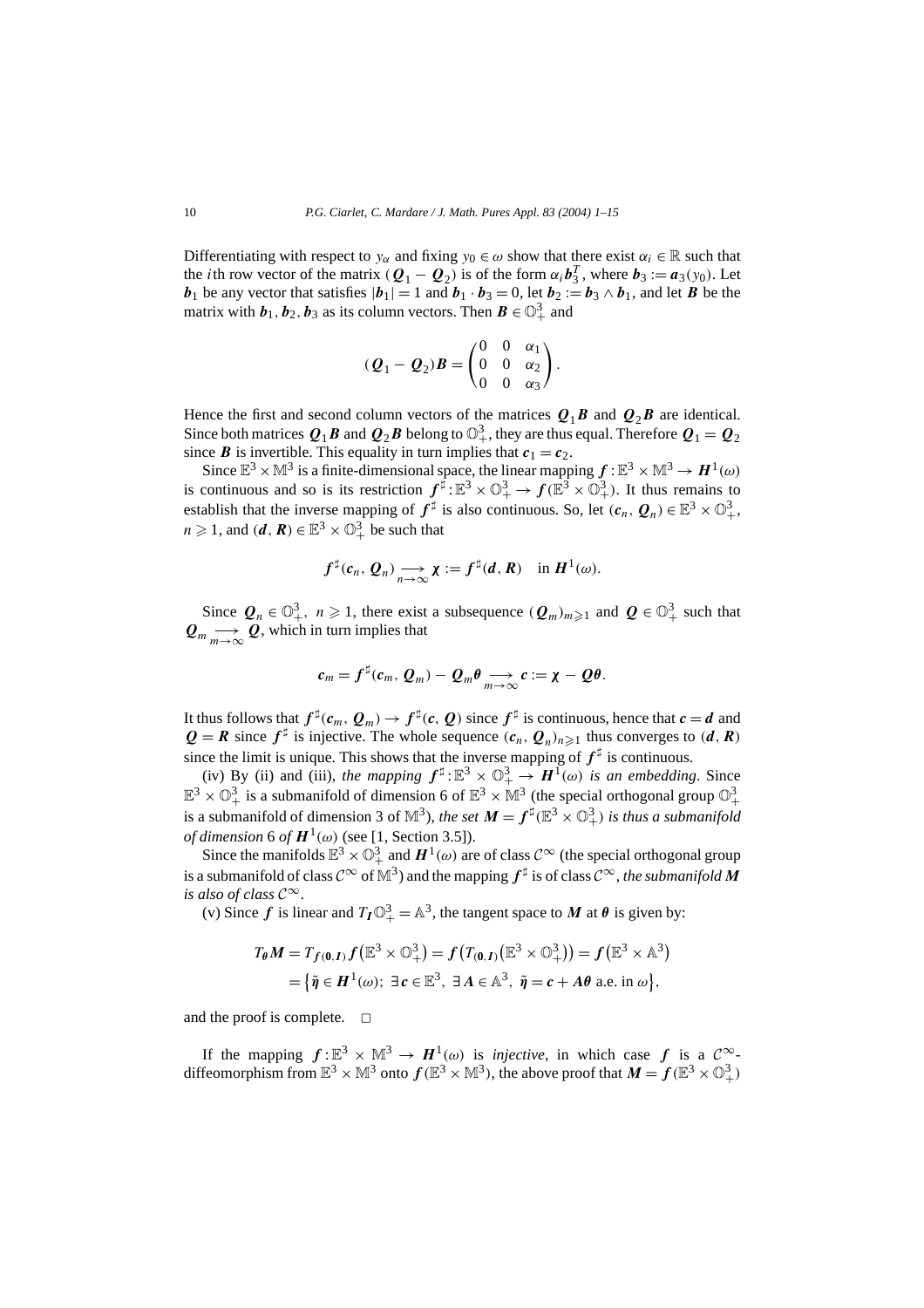is a submanifold of  $H^1(\omega)$  can be substantially simplified: Since submanifolds of class  $\mathcal{C}^\infty$ are preserved by  $\mathcal{C}^{\infty}$ -diffeomorphisms, M is a submanifold of class  $\mathcal{C}^{\infty}$  and of dimension 6 of  $f(\mathbb{E}^3 \times \mathbb{M}^3)$ . As a closed subspace of the Hilbert space  $H^1(\omega)$ , the image  $f(\mathbb{E}^3 \times \mathbb{M}^3)$ has a closed complement, i.e.,  $f(\mathbb{E}^3 \times \mathbb{M}^3)$  is "split" in  $H^1(\omega)$ . The set *M* is thus also a submanifold of class  $\mathcal{C}^{\infty}$  and of dimension 6 of  $\mathbf{H}^1(\omega)$  (this conclusion follows from the definition of a submanifold; see [1, Definition 3.2.1]).

Interestingly, one can establish that *the mapping*  $f : \mathbb{E}^3 \times \mathbb{M}^3 \to H^1(\omega)$  *is injective if and only if the surface*  $\theta(\omega)$  *is not contained in a plane.* To see this, let  $c \in \mathbb{E}^3$  and  $F \in \mathbb{M}^3$ be such that

$$
c + F\theta(y) = 0
$$
 for all  $y \in \omega$ .

Differentiating with respect to *y<sub>α</sub>* yields  $F \sim a_{\alpha}(y) = 0$  for all  $y \in \omega$ . This means that the rows of the matrix *F*, which is independent of  $y \in \omega$ , are at each  $y \in \omega$  proportional to the vector  $a_3^T(y)$ . Hence  $F \neq 0$  implies that  $a_3(y)$  is the same vector for all  $y \in \omega$ ; hence the surface  $\hat{\theta}(\omega)$  is contained in a plane. If, conversely,  $\theta(\omega)$  is contained in a plane, then  $a_3(y) = a_3$  for all  $y \in \omega$ , the matrix  $F \in M^3$  with all row vectors equal to  $a_3$  does not vanish, yet  $\mathbf{Fa}_{\alpha}(y) = 0$  for all  $y \in \omega$ .

In shell theory, the surface  $\theta(\omega)$  is the *reference configuration* of the middle surface of an elastic shell (under the additional assumption that the immersion  $\theta$  is injective, but this assumption is irrelevant for our present purposes). Then, for each  $\tilde{\theta} \in H^1(\omega)$ , the surface  $\hat{\theta}(\omega)$  is a *deformed configuration* of the middle surface and the field  $\tilde{\eta} \in H^1(\omega)$ defined by:

$$
\tilde{\theta} = \theta + \tilde{\eta}
$$

is a *displacement field* of the reference configuration  $\theta(\omega)$ . If in particular  $\tilde{\theta} \in M$ , the field  $\tilde{\eta}$  defined in this fashion is called a *rigid displacement*, and the subset  $M_{\text{rig}}$  of  $H^1(\omega)$ defined by

$$
M=\theta+{M}_{\rm rig}
$$

is accordingly called the *manifold of rigid displacements* (of the reference configuration  $\theta(\omega)$ ). We now reformulate Theorem 4 in terms of the manifold  $M_{\text{rig}}$ .

**Corollary to Theorem 4.** Let  $\omega$  be a connected open subset of  $\mathbb{R}^2$ , and let  $\theta \in C^1(\omega) \cap C$  $H^1(\omega)$  *be an immersion that satisfies*  $a_3 \in C^1(\omega) \cap H^1(\omega)$ *. Then the manifold of rigid displacements of the surface θ(ω), viz.,*

$$
\mathbf{M}_{\mathrm{rig}} := \{ \tilde{\boldsymbol{\eta}} \in \mathbf{H}^1(\omega); \; \tilde{a}_{\alpha\beta} = a_{\alpha\beta} \; a.e. \; \text{in } \omega, \; \tilde{\boldsymbol{a}}_3 \in \mathbf{H}^1(\omega), \; \tilde{b}_{\alpha\beta} = b_{\alpha\beta} \; a.e. \; \text{in } \omega \},
$$

*is a submanifold of class*  $C^{\infty}$  *and of dimension* 6 *of the space*  $H^{1}(\omega)$  *and its tangent space at* **0** *is given by*

$$
T_0M_{\text{rig}}=T_{\theta}M=\big\{\tilde{\eta}\in H^1(\omega);\ \exists\,c\in\mathbb{E}^3,\ \exists\,A\in\mathbb{A}^3,\ \tilde{\eta}=c+A\theta\ a.e.\ in\ \omega\big\}.\qquad\Box
$$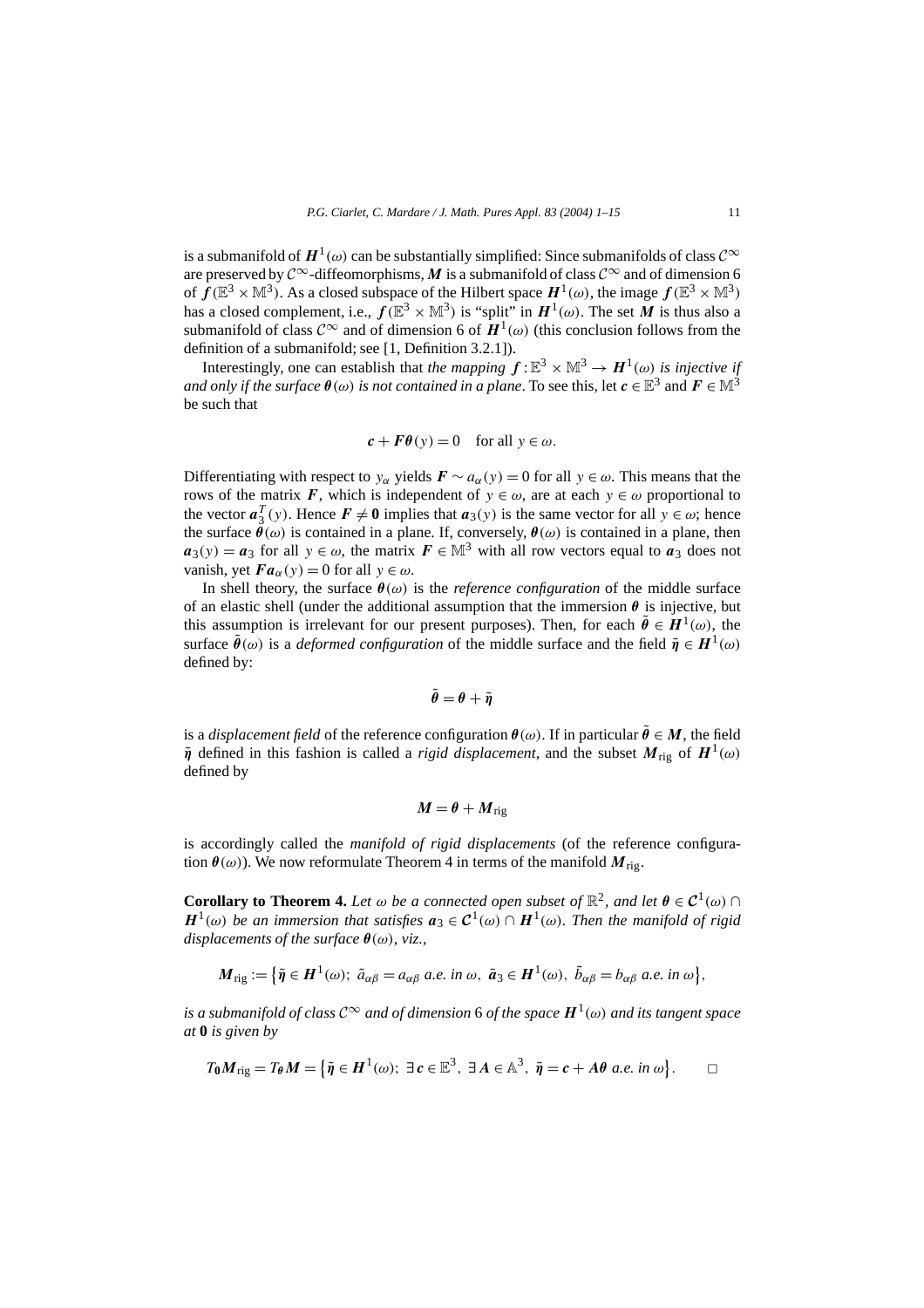## **5. The infinitesimal rigid displacement lemma on a surface revisited**

The covariant components of the *linearized change of metric tensor* and *linearized change of curvature tensor* associated with a smooth enough displacement field  $\tilde{\eta}$  of the surface  $\theta(\omega)$ , viewed as above as a reference configuration, are defined by:

$$
\gamma_{\alpha\beta}(\tilde{\boldsymbol{\eta}}) := \frac{1}{2} [\tilde{a}_{\alpha\beta} - a_{\alpha\beta}]^{\text{lin}}
$$
 and  $\rho_{\alpha\beta}(\tilde{\boldsymbol{\eta}}) := [\tilde{b}_{\alpha\beta} - b_{\alpha\beta}]^{\text{lin}}$ ,

where  $a_{\alpha\beta}$  and  $\tilde{a}_{\alpha\beta}$ , and  $b_{\alpha\beta}$  and  $\tilde{b}_{\alpha\beta}$ , respectively designate the covariant components of the first, and second, fundamental forms of the surfaces  $\theta(\omega)$  and  $\tilde{\theta}(\omega)$  where  $\tilde{\theta} := \theta + \tilde{\eta}$ , and  $[\cdots]^{lin}$  denotes the linear part with respect to  $\tilde{\eta}$  in the expression [ $\cdots$ ]. A formal computation immediately gives

$$
\gamma_{\alpha\beta}(\tilde{\boldsymbol{\eta}}) = \frac{1}{2} (\partial_{\alpha} \tilde{\boldsymbol{\eta}} \cdot \boldsymbol{a}_{\beta} + \partial_{\beta} \tilde{\boldsymbol{\eta}} \cdot \boldsymbol{a}_{\alpha}), \quad \text{where } \boldsymbol{a}_{\alpha} := \partial_{\alpha} \boldsymbol{\theta}.
$$

This expression thus shows that

$$
\gamma_{\alpha\beta}(\tilde{\boldsymbol{\eta}}) \in L^2_{loc}(\omega)
$$
 if  $\tilde{\boldsymbol{\eta}} \in H^1(\omega)$  and  $\boldsymbol{\theta} \in C^1(\omega)$ .

Another formal, but substantially less immediate, computation shows that

$$
\rho_{\alpha\beta}(\tilde{\boldsymbol{\eta}}) = \partial_{\alpha\beta}(\tilde{\boldsymbol{\eta}} \cdot \boldsymbol{a}_3) - \partial_{\alpha}\tilde{\boldsymbol{\eta}} \cdot \partial_{\beta}\boldsymbol{a}_3 - \partial_{\beta}(\tilde{\boldsymbol{\eta}} \cdot \partial_{\alpha}\boldsymbol{a}_3) - \Gamma^{\sigma}_{\alpha\beta}\partial_{\sigma}\tilde{\boldsymbol{\eta}} \cdot \boldsymbol{a}_3,
$$

where the functions  $\Gamma^{\sigma}_{\alpha\beta} := a^{\sigma\tau} a_{\tau} \cdot \partial_{\alpha} a_{\beta}$  are the Christoffel symbols of the surface  $\theta(\omega)$ . See, e.g., [7, Theorem 2.5-1] for the effective computation that leads to the above expression of the functions  $\rho_{\alpha\beta}(\tilde{\pmb{\eta}})$ , noting in this respect that the functions  $\tilde{b}_{\alpha\beta}$  are well defined a.e. in  $\omega$  when  $\tilde{a}_{\alpha\beta} = a_{\alpha\beta}$  (see Theorem 3) or when the  $W^{1,\infty}(\omega)$ -norm of the field  $\tilde{\eta}$  is small enough. The above expression thus shows that

$$
\rho_{\alpha\beta}(\tilde{\eta}) \in H^{-1}(\omega)
$$
 if  $\tilde{\eta} \in H^1(\omega)$  and  $\theta \in C^2(\omega)$  and  $a_3 \in C^2(\omega)$ .

Under these assumptions on the mapping  $\theta$  and the field  $a_3$ , a displacement field  $\tilde{\eta} \in H^1(\omega)$  that satisfies  $\gamma_{\alpha\beta}(\tilde{\eta}) = 0$  a.e. in  $\omega$  and  $\rho_{\alpha\beta}(\tilde{\eta}) = 0$  in  $H^{-1}(\omega)$  is called an *infinitesimal rigid displacement* of the surface *θ(ω)*. Accordingly, the *infinitesimal rigid displacement lemma on a surface* stated in the Introduction consists in identifying the vector space  $V_{\text{rig}}^{\text{lin}}$  formed by such displacements.

The next theorem shows that this lemma has also a *remarkably simple interpretation* in terms of the manifold  $M_{\text{rig}}$  of rigid displacements introduced at the end of Section 4. The proof is reminiscent of that used in [2] or [11] for establishing the Korn inequality on a surface as a consequence of its three-dimensional counterpart in curvilinear coordinates.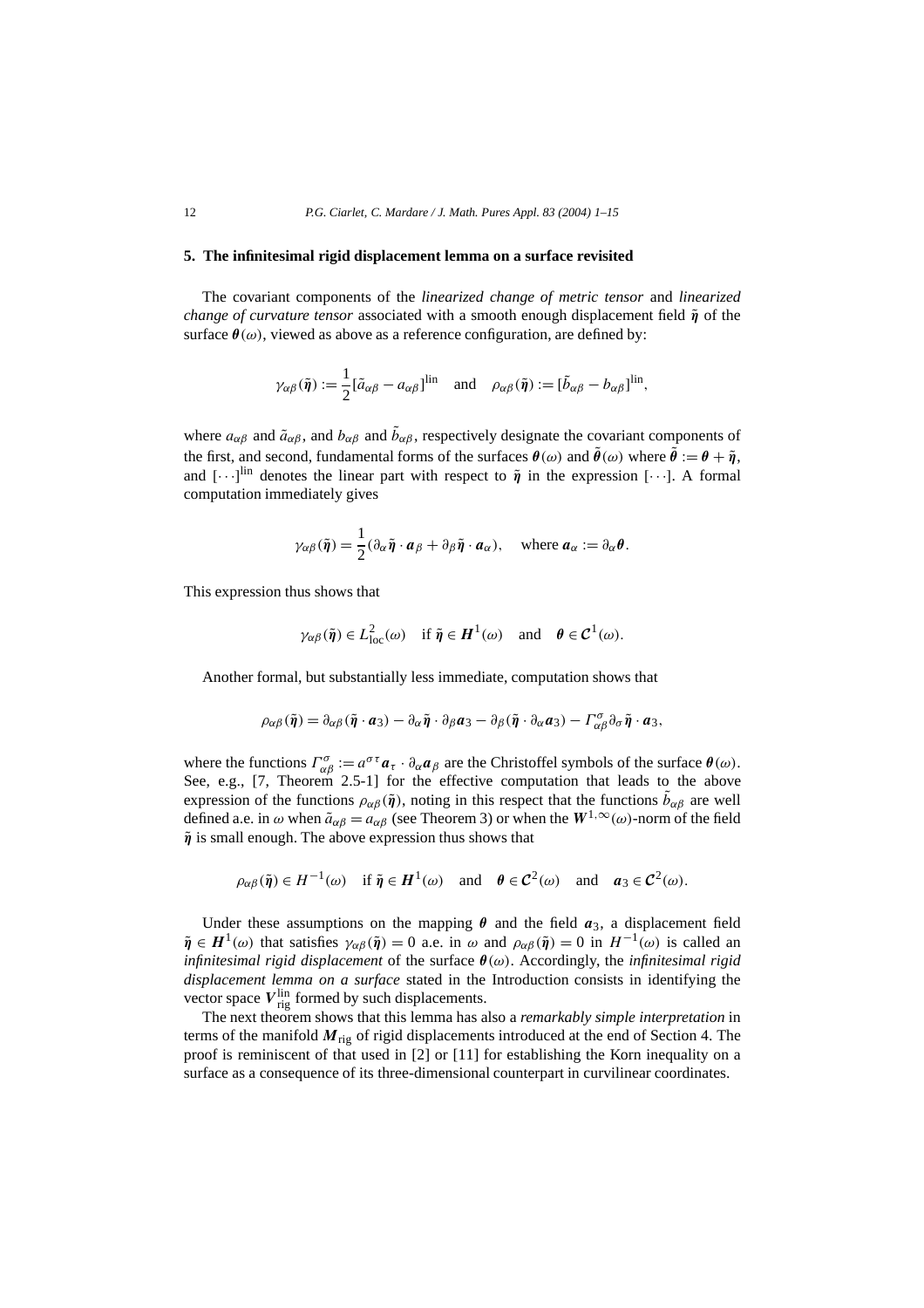**Theorem 5.** Let  $\omega$  be a connected open subset of  $\mathbb{R}^2$  and let  $\theta \in C^2(\omega) \cap H^1(\omega)$  be *an immersion that satisfies*  $a_3 \in C^2(\omega) \cap H^1(\omega)$ *. Then the space of infinitesimal rigid displacements of the surface θ(ω), viz.,*

$$
V_{\text{rig}}^{\text{lin}} := \left\{ \tilde{\eta} \in H^1(\omega); \ \gamma_{\alpha\beta}(\tilde{\eta}) = 0 \ a.e. \ in \ \omega \ and \ \rho_{\alpha\beta}(\tilde{\eta}) = 0 \ in \ H^{-1}(\omega) \right\},
$$

*is given by*:

$$
\boldsymbol{V}_{\mathrm{rig}}^{\mathrm{lin}} = T_0 \boldsymbol{M}_{\mathrm{rig}},
$$

*where the tangent space T*0*M*rig *has been identified in the Corollary to Theorem* 4*.*

**Proof.** (i) Since the set  $\omega$  is open and connected, there exist open and connected subsets  $\omega_n$ ,  $n \geq 0$ , of  $\mathbb{R}^2$  such that  $\overline{\omega}_n$  is a compact subset of  $\omega$  and  $\omega_n \subset \omega_{n+1}$  for any  $n \geq 0$ , and  $ω = ∪<sub>n≥0</sub> ω<sub>n</sub>$ . Let the mapping *Θ* ∈  $C<sup>2</sup>(ω × ℝ)$  be defined by:

$$
\Theta(y, x_3) := \theta(y) + x_3 a_3(y) \quad \text{for all } (y, x_3) \in \omega \in \mathbb{R}.
$$

As shown in part (ii) of the proof of Theorem 3, there exist  $0 < \varepsilon_n \leq 1$  such that  $\det \nabla \Theta(y, x_3) > 0$  for all  $(y, x_3) \in \Omega$ , where

$$
\Omega := \bigcup_{n \geq 0} \Omega_n \quad \text{and} \quad \Omega_n := \omega_n \times ]-\varepsilon_n, \varepsilon_n[.
$$

(ii) Given any displacement field  $\tilde{\eta} \in H^1(\omega)$  that satisfies  $\tilde{\eta} \cdot a_3 \in H^2_{loc}(\omega)$ , let

$$
\tilde{\mathbf{v}}(\mathbf{y},\mathbf{x}_3) := \tilde{\mathbf{\eta}}(\mathbf{y}) - \mathbf{x}_3 \big( \big\{ \partial_{\alpha} (\tilde{\mathbf{\eta}} \cdot \mathbf{a}_3) - \tilde{\mathbf{\eta}} \cdot \partial_{\alpha} \mathbf{a}_3 \big\} \mathbf{a}^{\alpha} \big) (\mathbf{y})
$$

for almost all  $(y, x_3) \in \Omega$ , where  $\Omega$  is defined as in part (i) and  $a^{\alpha} := a^{\alpha\beta} a_{\beta}$ . The vector field  $\tilde{v}$  defined in this fashion satisfies  $\tilde{v} \in H^1_{loc}(\Omega)$ . Hence  $\tilde{v} \in H^1(\Omega_n)$  for all  $n \geq 0$ .

A careful computation then shows that, for any  $n \geq 0$ , the covariant components  $e_i|_j(\tilde{\mathbf{v}}) \in L^2(\Omega_n)$  of the linearized change of metric tensor (see Section 2) associated with the above displacement field  $\tilde{v}$  are related in  $\Omega_n$  to the functions  $\gamma_{\alpha\beta}(\tilde{\eta}) \in L^2(\omega_n)$  and  $\rho_{\alpha\beta}(\tilde{\pmb{\eta}}) \in L^2(\omega_n)$  by means of the relations:

$$
e_{\alpha\|\beta}(\tilde{\mathbf{v}}) = \gamma_{\alpha\beta}(\tilde{\boldsymbol{\eta}}) - x_3 \rho_{\alpha\beta}(\tilde{\boldsymbol{\eta}}) + \frac{x_3^2}{2} \Big\{ b_{\alpha}^{\sigma} \rho_{\beta\sigma}(\tilde{\boldsymbol{\eta}}) + b_{\beta}^{\tau} \rho_{\alpha\tau}(\tilde{\boldsymbol{\eta}}) - 2b_{\alpha}^{\sigma} b_{\beta}^{\tau} \gamma_{\sigma\tau}(\tilde{\boldsymbol{\eta}}) \Big\},
$$
  

$$
e_{i\|\beta}(\tilde{\mathbf{v}}) = 0,
$$

where  $b_{\alpha}^{\sigma} := a^{\sigma \beta} b_{\alpha \beta}$ .

(iii) Let a displacement field  $\tilde{\eta} \in V_{\text{rig}}^{\text{lin}}$  be given. The definition of the distributions  $\rho_{\alpha\beta}(\tilde{\eta})$ and the assumptions  $\rho_{\alpha\beta}(\tilde{\pmb{\eta}}) = 0$  in  $H^{-1}(\omega)$  together imply that  $\tilde{\pmb{\eta}} \cdot \pmb{a}_3 \in H^2_{loc}(\omega)$ , thus allowing to conclude from part (ii) that, for each  $n \geq 0$ ,  $\tilde{v} \in H^1(\Omega_n)$  and  $e_i \mid i(\tilde{v}) = 0$  a.e. in *Ωn*.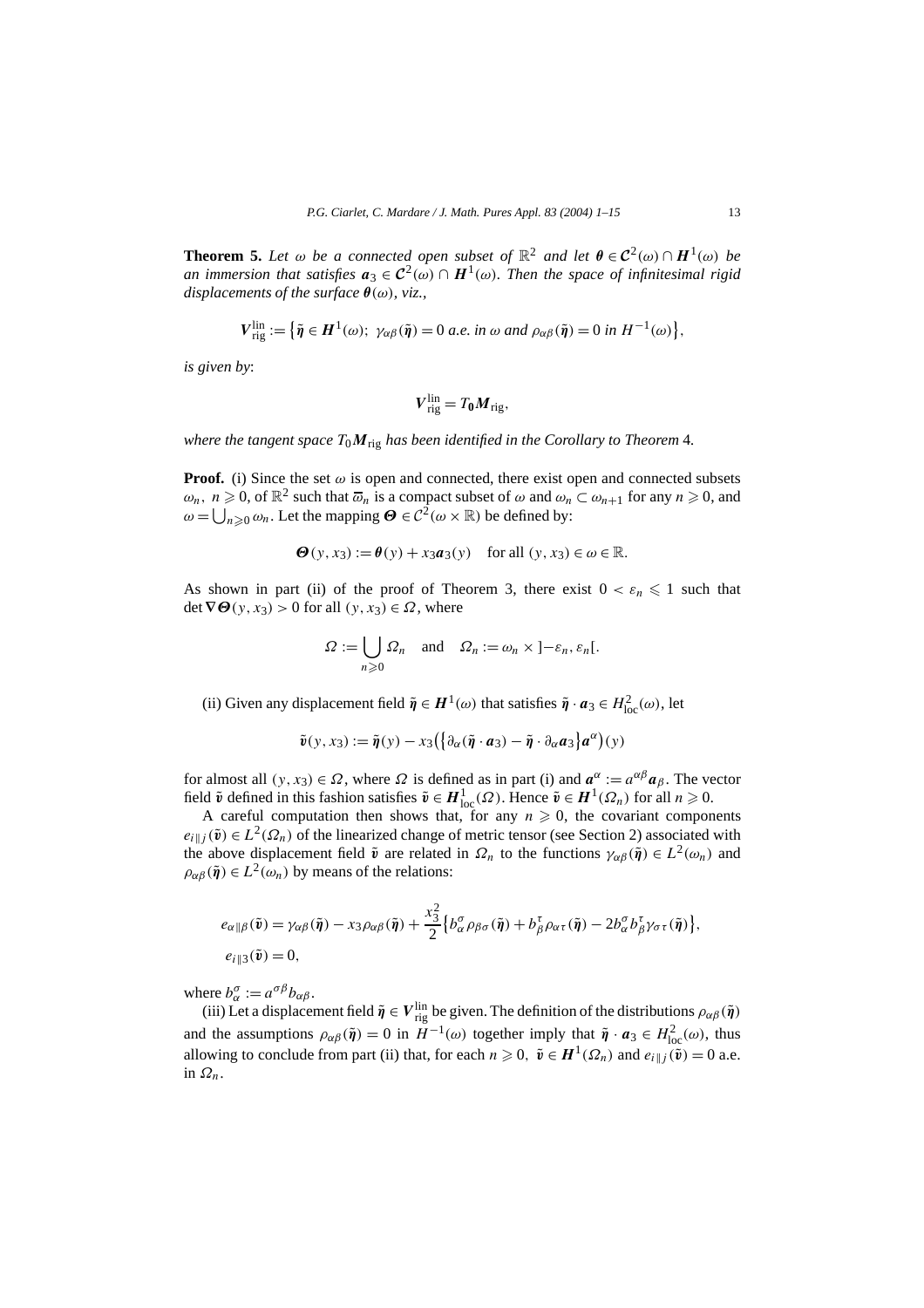Theorem 2 can thus be applied (each open set  $\Omega_n = \omega_n \times [-\varepsilon_n, \varepsilon_n]$  is connected since  $\omega_n$  is connected), showing that, for each  $n \geq 0$ , there exist a vector  $c_n \in \mathbb{E}^3$  and a matrix  $A_n \in \mathbb{A}^3$  such that  $\tilde{v}(x) = c_n + A_n \Theta(x)$  for almost all  $x \in \Omega_n$ , i.e., such that

$$
\tilde{\eta}(y) - x_3\left(\left\{\partial_\alpha(\tilde{\eta} \cdot \boldsymbol{a}_3) - \tilde{\eta} \cdot \partial_\alpha \boldsymbol{a}_3\right\} \boldsymbol{a}^\alpha\right)(y) = \boldsymbol{c}_n + A_n\left\{\theta(y) + x_3\boldsymbol{a}_3(y)\right\}
$$

for almost all  $(y, x_3) \in \Omega_n$ . Differentiating with respect to  $x_3$  this equality between functions in  $H^1(\Omega_n)$ , we conclude that

$$
(\{\partial_{\alpha}(\tilde{\boldsymbol{\eta}}\cdot\boldsymbol{a}_{3})-\tilde{\boldsymbol{\eta}}\cdot\partial_{\alpha}\boldsymbol{a}_{3}\}\boldsymbol{a}^{\alpha})(y)=A_{n}\boldsymbol{a}_{3}(y)
$$

for almost all  $y \in \omega_n$ . Hence

$$
\tilde{\eta}(y) = c_n + A_n \theta(y)
$$

for almost all  $y \in \omega_n$ .

That the vectors  $c_n$  and the matrices  $A_n$  are in fact independent of  $n \geq 0$  is a consequence of the inclusions  $\omega_n \subset \omega_{n+1}$ ,  $n \geq 0$ . For, if  $d \in \mathbb{E}^3$  and  $A \in \mathbb{A}^3$  are such that  $d + A\theta(y) = 0$  for all  $y \in \omega_n$  for some  $n \ge 0$ , then  $d = 0$  and  $A = 0$  (see part (ii) of the proof of Theorem 4).  $\Box$ 

By Theorem 5, the infinitesimal rigid displacements of the surface  $\theta(\omega)$  thus span the tangent space at the origin to the manifold formed by the rigid displacements of *θ(ω)*. This is the essence of the "infinitesimal rigid displacement lemma on a surface".

#### **Acknowledgements**

The work of the second author was partially supported by Research Project No. 9380037 from City University of Hong Kong, whose contribution is gratefully acknowledged.

#### **References**

- [1] R. Abraham, J.E. Marsden, T. Ratiu, Manifolds, Tensor Analysis, and Applications, 2nd Edition, Springer-Verlag, New York, 1988.
- [2] J.L. Akian, A simple proof of the ellipticity of Koiter's model, Anal. Appl. 1 (2003) 1–16.
- [3] S. Anicic, H. Le Dret, A. Raoult, Lemme du mouvement rigide infinitésimal en coordonnées lipschitziennes et application aux coques de régularité minimale, C. R. Acad. Sci. Paris Sér. I 336 (2003) 365–370.
- [4] M. Bernadou, P.G. Ciarlet, Sur l'ellipticité du modèle linéaire de coques de W.T. Koiter, in: R. Glowinski, J.L. Lions (Eds.), Computing Methods in Applied Sciences and Engineering, in: Lecture Notes in Econ. Math. Systems, vol. 134, Springer-Verlag, Heidelberg, 1976, pp. 89–136.
- [5] M. Bernadou, P.G. Ciarlet, B. Miara, Existence theorems for two-dimensional linear shell theories, J. Elasticity 34 (1994) 111–138.
- [6] A. Blouza, H. Le Dret, Existence and uniqueness for the linear Koiter model for shells with little regularity, Quart. Appl. Math. 57 (1999) 317–337.
- [7] P.G. Ciarlet, Mathematical Elasticity, vol. III. Theory of Shells, North-Holland, Amsterdam, 2000.